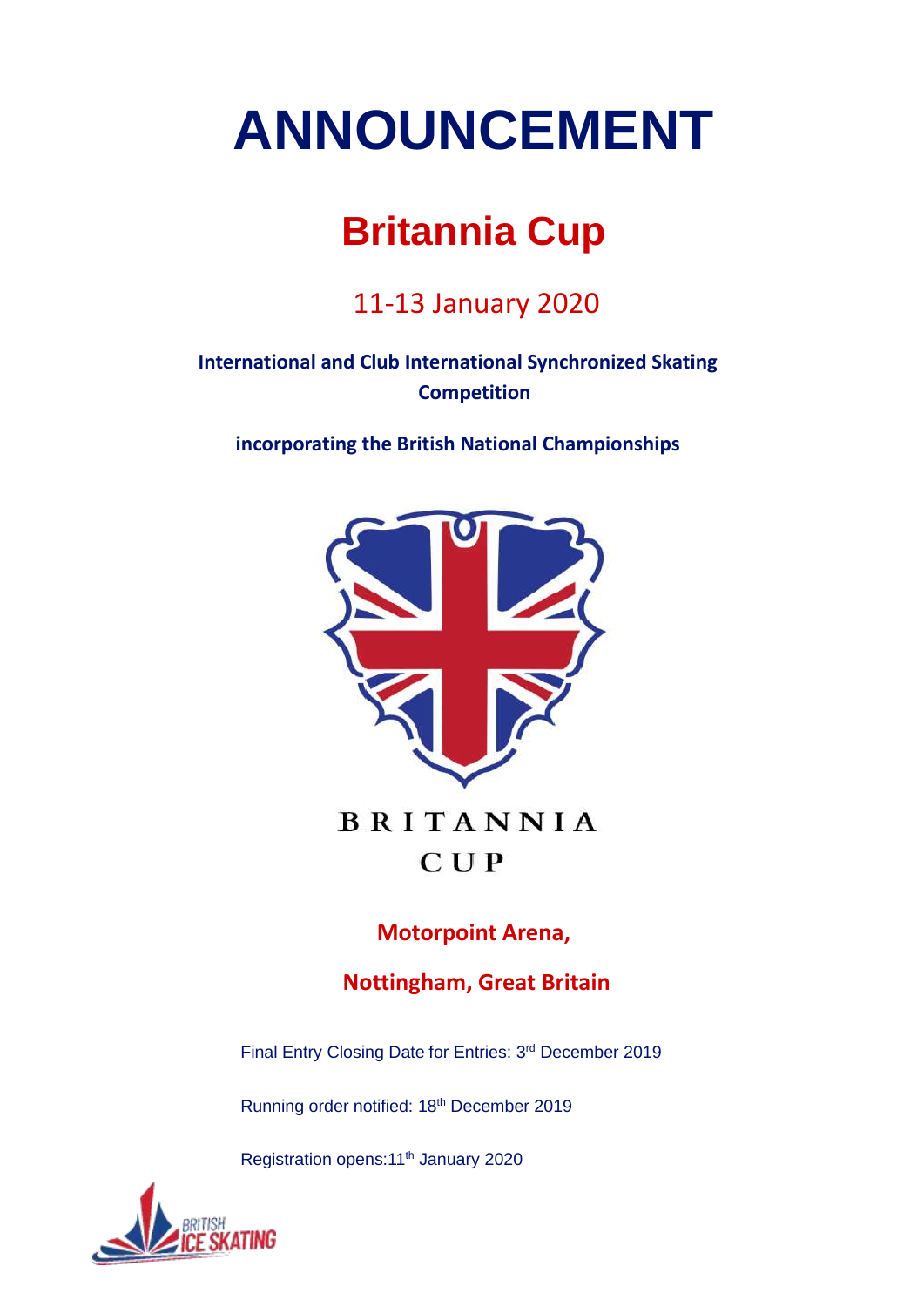### **YOUR INVITATION**

British Ice Skating is delighted to invite ISU members to the **Britannia Cup 2020** – an International and Club International Synchronized Skating Competition to be held for its inaugural year in Nottingham Great Britain

All members of the International Skating Union listed on ISU Constitution and General Regulations 2018 are invited to enter Teams at the Britannia Cup 2020.

### **THE COMPETITION**

The International Britannia Cup 2020 will be conducted in accordance with the ISU Constitution, the ISU General Regulations 2018 and Special Regulations & Technical Rules Synchronized Skating 2018, as well as all applicable ISU Communications.

All skaters must qualify with regard to eligibility according to Rule 102 and participation and citizenship requirements according to Rule 109, for all categories. The final results will be determined according to the ISU Special Regulations & Technical Rules Synchronized Skating 2018.

### **ENTRY REQUIREMENTS**

**Age:** Teams must meet the age requirements as set out in the Technical Data in this document.

**Coaches:** A maximum of two licensed coaches per team may receive rink side accreditation.

### **ENTRY FORMS**

Entries will only be accepted by email using the official forms, which must be sent to [entries@iceskating.org.uk](mailto:entries@iceskating.org.uk) by **5pm on 3RD December 2019.**

Entries will be allocated a place in the competition on a 'first come, first served' basis upon the receipt of your completed form and payment.

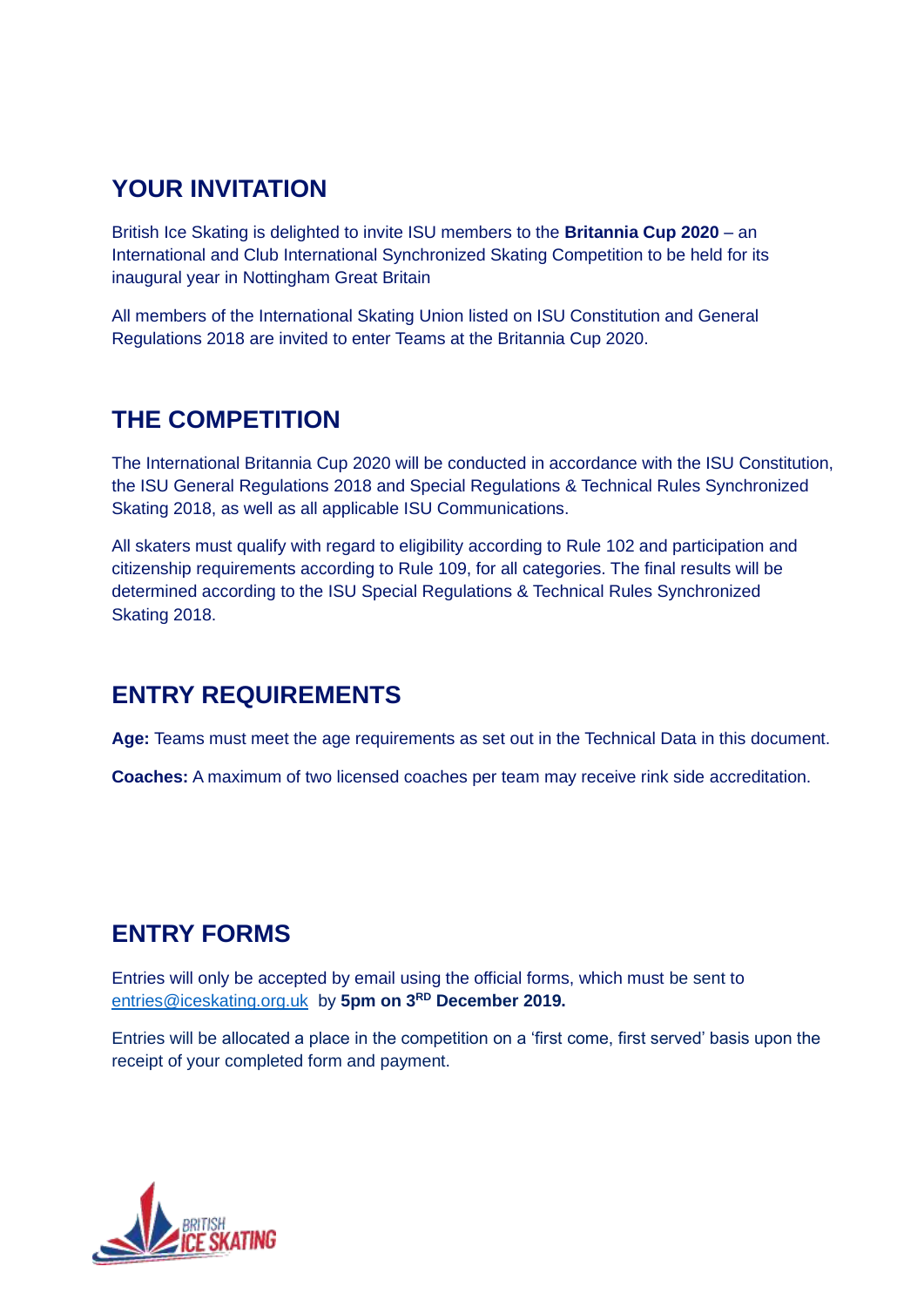### **THE VENUE**

#### **Motorpoint Arena Nottingham**

Bolero Square, Belward Street Nottingham, NG1 1LA +44 (0) 843 373 3000



The National Ice Centre has a seating capacity of over 6500 for the competition, with teams competing on an Olympic-sized ice pad of 60m x 30m. Spectator tickets will be available to purchase online prior to the event.

The venue is heated, with good changing facilities, a fully licenced bar and hot food on-site.

### **TRAVEL**

- Car nearby multi storey car parking is available
- Rail nearest station Nottingham is a 10 minute walk from the venue.
- Air nearest airports are East Midlands, Doncaster Robin Hood or Birmingham.

### **COMMUNICATION**

| Official website: | www.iceskating.org.uk      |
|-------------------|----------------------------|
| Facebook page:    | <b>British Ice Skating</b> |
| Twitter:          | @Britishiceskate           |
| Instagram         | @britishiceskating         |

**Please use hashtag #BritanniaCup and tag us in your competition related posts!**

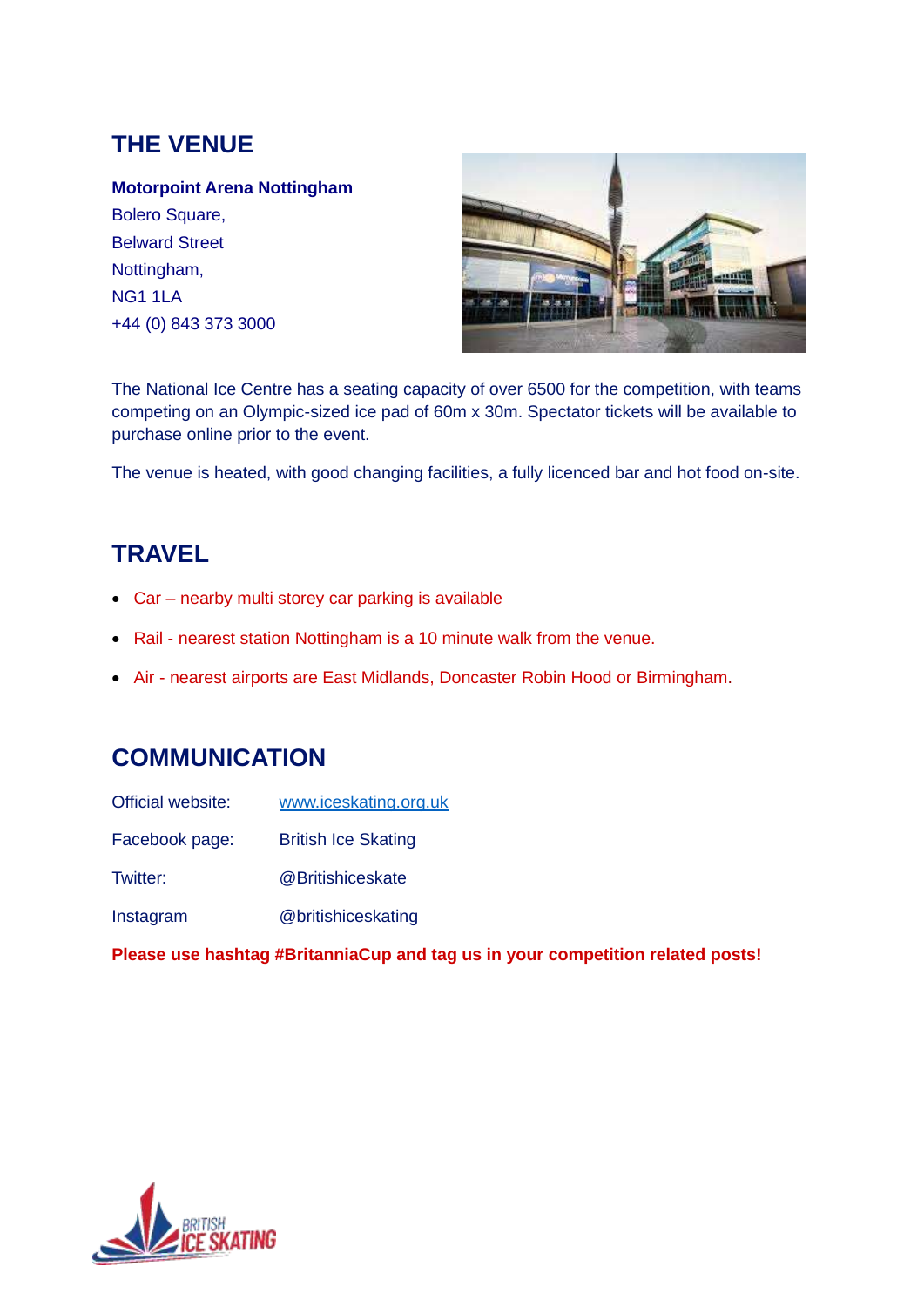### **CATEGORIES**

The International competition will include the following categories:

| <b>SENIOR</b>          | Short Programme and Free Skating Programme |
|------------------------|--------------------------------------------|
| <b>JUNIOR</b>          | Short Programme and Free Skating Programme |
| <b>ADVANCED NOVICE</b> | <b>Free Skating Programme</b>              |

The Club International Competition will include the following categories;

| <b>SENIOR B</b>     | <b>Free Skating Programme</b> |
|---------------------|-------------------------------|
| <b>JUNIOR B</b>     | <b>Free Skating Programme</b> |
| <b>BASIC NOVICE</b> | <b>Free Skating Programme</b> |
| <b>MIXED AGE</b>    | <b>Free Skating Programme</b> |
| <b>ADULT</b>        | <b>Free Skating Programme</b> |
| <b>MASTERS</b>      | <b>Free Skating Programme</b> |
| <b>INTERMEDIATE</b> | <b>Free Skating Programme</b> |
| <b>JUVENILE</b>     | <b>Free Skating Programme</b> |
| <b>PRE-JUVENILE</b> | <b>Free Skating Programme</b> |
| <b>BEGINNER</b>     | <b>Free Skating Programme</b> |
| <b>INCLUSIVE</b>    | <b>Free Skating Programme</b> |

The composition of Teams is determined by ISU Rules from SPECIAL REGULATIONS & TECHNICAL RULES SYNCHRONIZED SKATING 2018.

No team may compete in more than one category.

No team may comprise of more than 50% skaters who are competing in another team. ie teams may have up to 50% crossovers.

Only skaters whose names are listed on the registration forms will be allowed to skate. Before an Alternate may be substituted into a team, written agreement must be received from the Organiser or Referee.

UK teams must adhere to the BIS Field Moves Requirements as set out in the British Ice Skating 2019 Synchro Criteria.

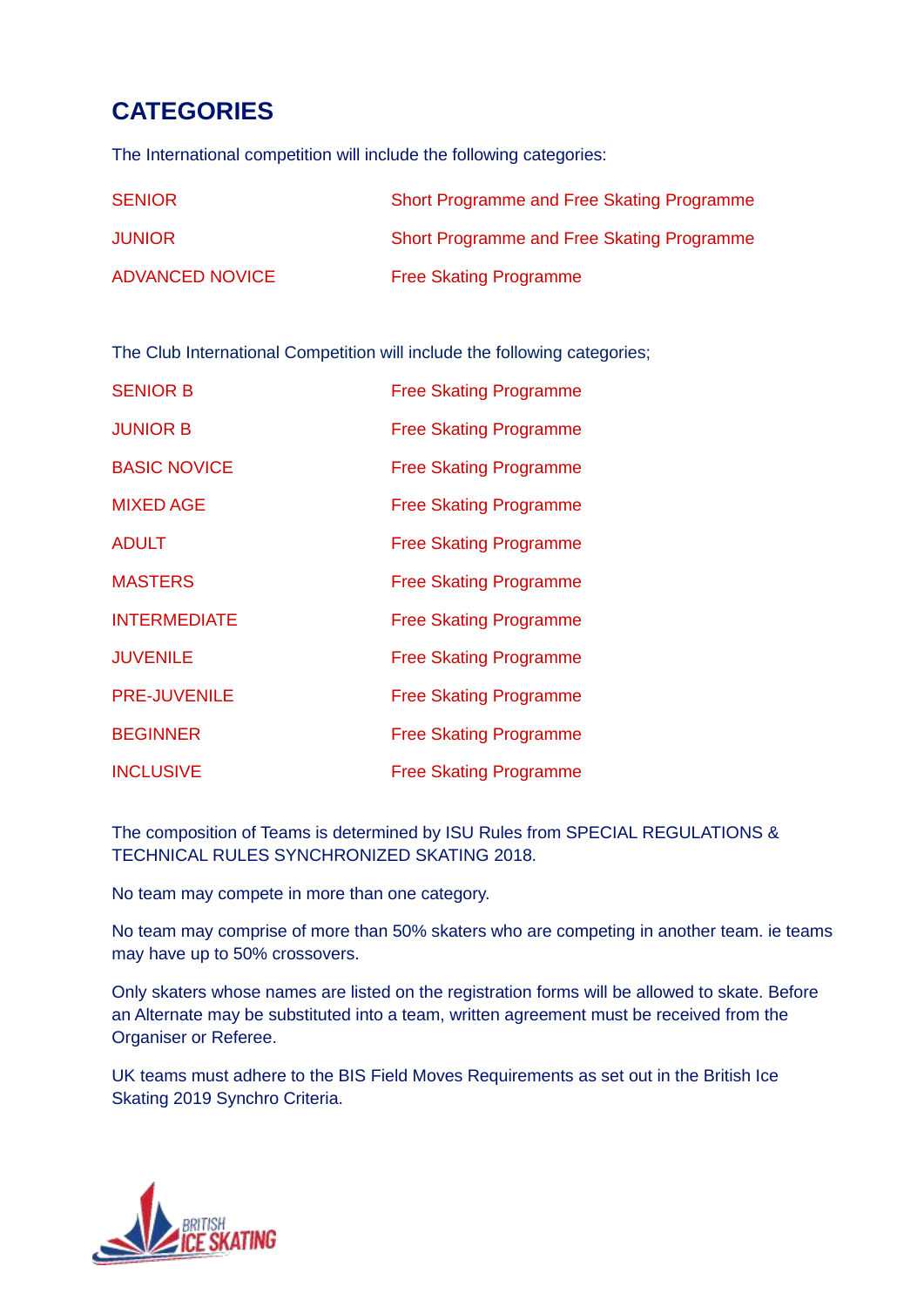### **ENTRY DATES**

Entries of Teams, nominated Judges, Team Leaders and Team Managers may only be made by the respective members on the enclosed Official Forms and must reach the Organising Committee by:

**5pm on 3rd December 2019**

**Please note: all entry forms must be complete, incomplete entries will be rejected.**

### **ENTRY FORMS**

Team entries must be made using the Official Forms only, and emailed to [entries@iceskating.org.uk](mailto:entries@iceskating.org.uk) by the closing date above, attaching a high resolution team photograph and including a short biography for inclusion in the event programme

Please note, a separate set of forms must be completed for each team entered.

**If you have not received an acknowledgement of entry within 5 working days, please re-send the forms or contact the Organiser.**

### **ENTRY FEES**

All entry fees are shown in GBP and do not include charges for additional practice ice.

| Senior and Junior Teams (2 programmes): | £445 |
|-----------------------------------------|------|
| All other categories:                   | £445 |

All Fees must be paid by the closing date above, by Direct Bank Transfer to the bank account as detailed on the official entry form.

*Commissions and any bank transaction fees will be at the cost of the Entrant and should be paid directly to the bank. Surcharges may apply at the event where this is not covered.*

If a Team withdraws after the closing date the entry fee will not be refunded.

British Ice skating reserves the right to accept late entries, and to limit the number of participating teams.

In the event of any queries please contact: [entries@iceskating.org.uk](mailto:entries@iceskating.org.uk)

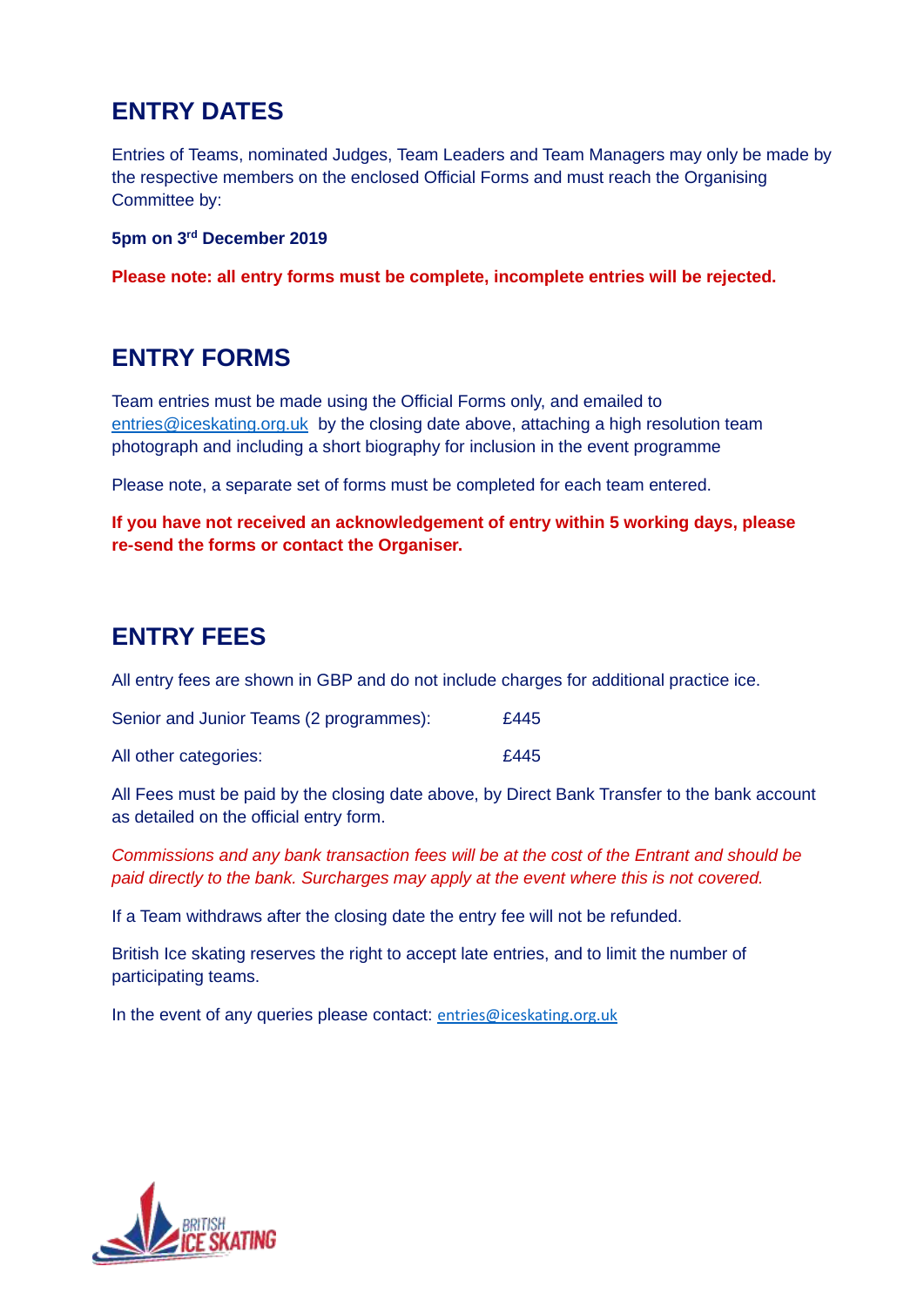### **OFFICIAL PRACTICE**

Official practices will commence on the Saturday morning of 11<sup>th</sup> January 2020, unless numbers dictate that practices need to commence the evening before.

There will be a 10 minute Official Practice for the Junior, Junior B, Senior and Senior B Short Programmes, and 12 minutes

All other categories will be allocated 7minute Official Practices.

Practice times will be notified a few days before the competition commences.

### **UNOFFICIAL PRACTICE**

Additional practice ice will be available on Friday 10th March 2020 and may be applied for as part of the official entry form. Please state the number of 15 minute blocks you wish to book for your team and submit the correct fees (@ £50 per 15 minute block).

The OC will review applications for unofficial Practice Ice received by the closing date and will allocate fairly.

No extra practice ice will be permitted on days of competition as per Special Regulations and Technical Rules Synchronized Skating 2018.

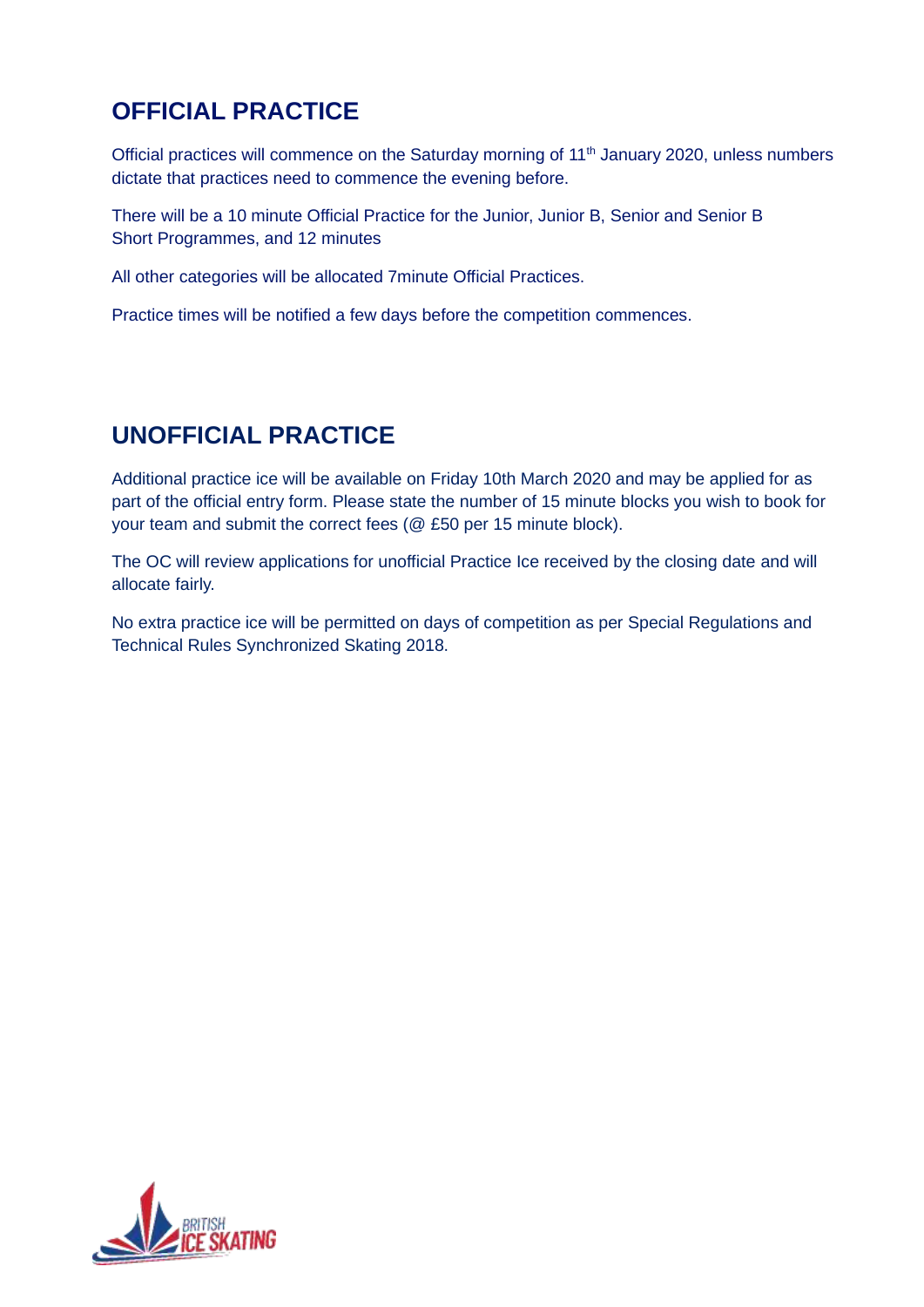### **TECHNICAL DATA**

For information on Factors please refer to ISU Communications.

The results will be determined according to the ISU Rules, and ISU regulations will be applied for team composition where published in Special Regulations and Technical Rules Synchronized Skating 2018.

### **ISU Categories**

All ISU Categories are as per ISU Communications 2238 and 2247.

| <b>Category</b>                  | <b>Programme Time</b>                                                                        | Require-<br>ments  | Min/Max no<br>of skaters $(+$<br>alternates) | Ages before July 1 <sup>st</sup>                                                                         |
|----------------------------------|----------------------------------------------------------------------------------------------|--------------------|----------------------------------------------|----------------------------------------------------------------------------------------------------------|
| <b>Senior</b>                    | Short programme: 2<br>mins 50 sec (max.)<br>Free programme: 4mins<br>$(+/- 10 \text{ secs})$ | Per ISU            | $16 (+4 alts)$                               | Must have reached 15<br>years or over before<br>July 1st 2019.                                           |
| <b>Junior</b>                    | Short programme: 2<br>mins 50 sec (max.)<br>Free programme: 3mins<br>30 secs (+/- 10 secs)   | Per ISU            | $16 (+4 alts)$                               | Must have reached 13<br>years but not 19 years<br>before July 1 <sup>st</sup> 2019.                      |
| <b>Advanced</b><br><b>Novice</b> | Free programme: 3mins<br>$(+/- 10$ secs)                                                     | Per ISU            | $16 (+4 alts)$                               | Must have reached 10<br>years but not 15 years<br>before July 1st 2019.                                  |
| <b>Basic Novice</b>              | Free programme: 3mins<br>$(+/- 10$ secs)                                                     | Per ISU            | $12 - 16$<br>$(+4$ alts)                     | Must have reached 10<br>years but not 15 years<br>before July 1 <sup>st</sup> 2019.                      |
| <b>Adult</b>                     | Free programme: 3mins<br>$(+/- 10 \text{ secs})$                                             | Per ISU<br>(Adult) | $8 - 16$<br>$(+4$ alts)                      | Must have reached 18<br>years with 50% of the<br>team over 25 years<br>before July 1 <sup>st</sup> 2019. |
| <b>Masters</b>                   | Free programme; 3mins<br>$(+ / -10$ secs                                                     | Per ISU<br>(Adult) | $8-16 (+4 alts)$                             | Must have reached 18<br>years with 50% of the<br>team over 25 years<br>before July 1st 2019.             |

NB: UK teams must adhere to the BIS Field Moves Requirements as set out in the BIS 2019 Synchro Criteria.



.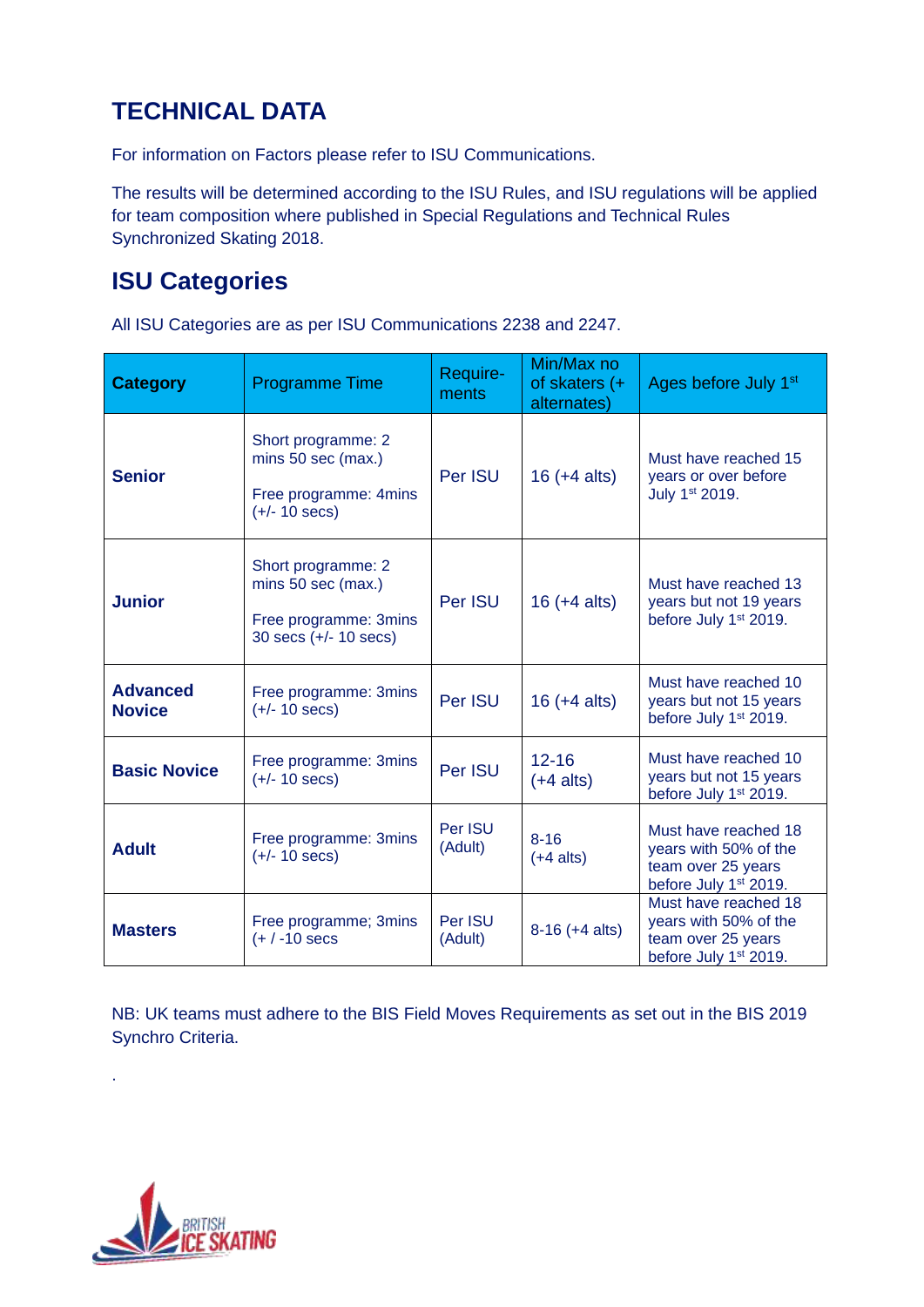### **Non-ISU Categories**

| <b>Category</b>  | <b>Programme Time</b>                                        | Require-<br>ments                                                                             | Min/Max<br>no of<br>skaters (+<br>alts) | Ages before July 1 <sup>st</sup>                                                 |
|------------------|--------------------------------------------------------------|-----------------------------------------------------------------------------------------------|-----------------------------------------|----------------------------------------------------------------------------------|
| <b>Senior B*</b> | Free Programme:<br>4 mins $(+/- 10$ secs)                    | Per ISU                                                                                       | $12-16 (+4)$<br>alts)                   | Must have reached 15 years or<br>over before July 1st 2019.                      |
| <b>Junior B*</b> | Free Programme:<br>3 mins 30 secs<br>$(+/- 10 \text{ secs})$ | Per ISU                                                                                       | $12 - 16 (+4)$<br>alts)                 | Must have reached 13 years but<br>not 19 years before July 1 <sup>st</sup> 2019. |
| Pre-Juvenile *   | Free programme:<br>$3 \text{ mins } (+/- 10 \text{ secs})$   | <b>Basic Novice</b>                                                                           | $9 - 16$<br>$(+4$ alts)                 | Must not have reached 11 years<br>of age by July 1st 2019.                       |
| Juvenile *       | Free programme:<br>$3 \text{ mins } (+/- 10 \text{ secs})$   | <b>Basic Novice</b>                                                                           | $9 - 16$<br>$(+4$ alts)                 | Must not have reached 13 years<br>of age by July 1st 2019.                       |
| Intermediate *   | Free programme:<br>$3 \text{ mins } (+/- 10 \text{ secs})$   | <b>Basic Novice</b>                                                                           | $9 - 16$<br>$(+4$ alts)                 | Must have reached 10 years but<br>not 21 years before July 1st<br>2019.          |
| <b>Mixed Age</b> | Free programme:<br>$3 \text{ mins } (+/- 10 \text{ secs})$   | Per ISU                                                                                       | $12 - 16$<br>$(+4$ alts)                | No age restrictions apply                                                        |
| <b>Beginner</b>  | Free programme:<br>$3 \text{ mins } (+/- 10 \text{ secs})$   | <b>Basic Novice</b><br>(no elements<br>called higher than<br>Level 2)                         | $12 - 16$<br>$(+4$ alts)                | No age restrictions apply                                                        |
| <b>Inclusive</b> | Free programme:<br>3 mins $(+/- 10$ secs)                    | <b>Rotating Circle,</b><br>Artistic Wheel,<br>Linear Line,<br>Artistic Block,<br>Intersection | $12 - 16$<br>$(+4$ alts)                | No age restrictions apply                                                        |

\* '80/20' rule will apply to these categories. Of the skaters ACTUALLY performing the programme, the number of skaters permitted outside the age rule is as follows; 9-12 skaters = 2 skaters, 13-16 skaters = 3 skaters Please note as of 2020/21 season Pre-Juvenile, Juvenile and Intermediate will require a minimum number of 12 to enable teams to achieve basic requirements for elements and their features within.

| Total skaters performing | 16       |     |    |  |  |  |
|--------------------------|----------|-----|----|--|--|--|
| Within age bracket       | 4.9<br>ᆦ | . . | -- |  |  |  |
| Outside age bracket      |          |     |    |  |  |  |

NB: UK teams must adhere to the BIS Field Moves Requirements as set out in the BIS 2019 Synchro Criteria.

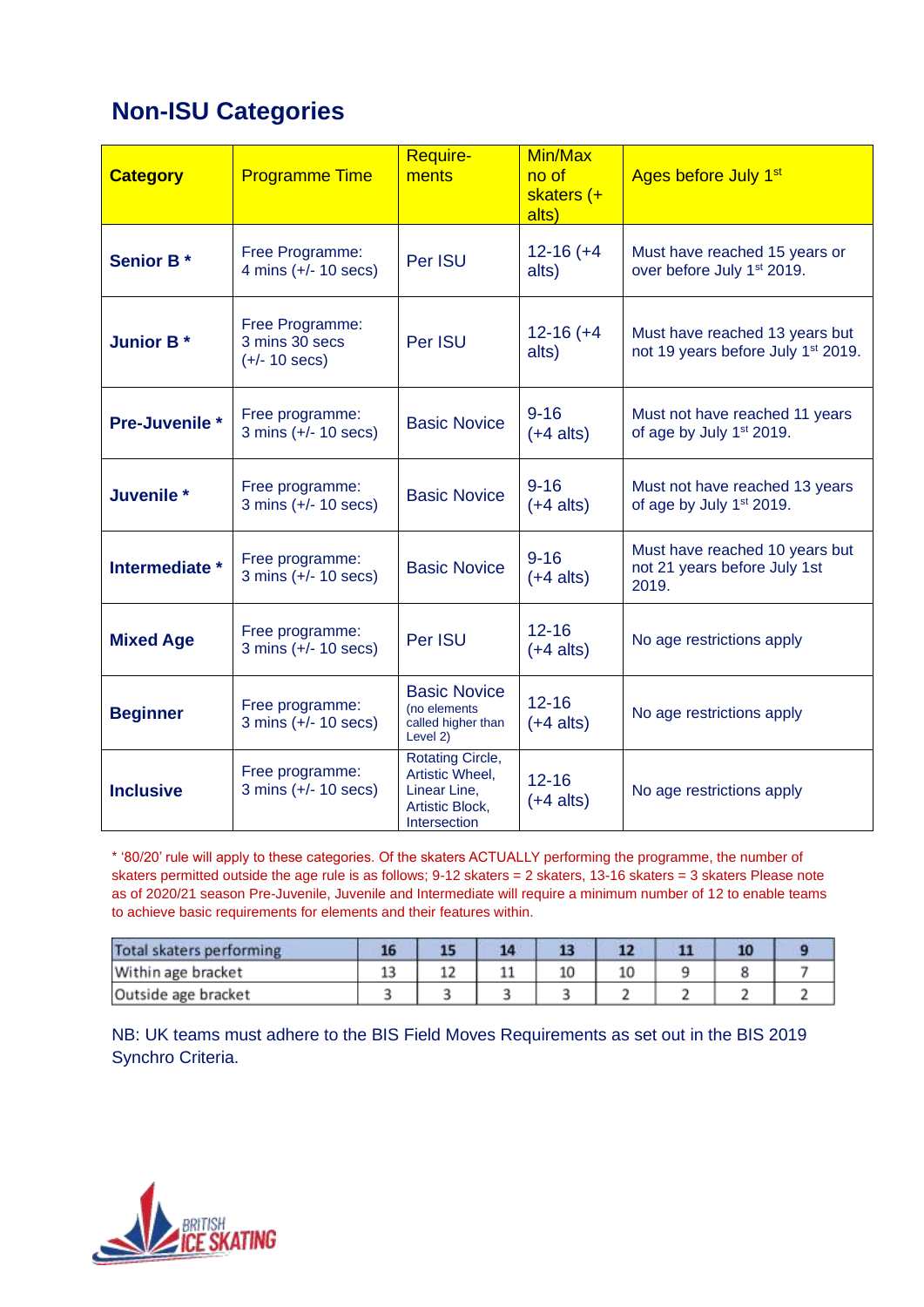### **UK ENTRIES ONLY**

BIS licensed coaches wishing to enter skaters into IJS events must have attended the discipline specific IJS seminar at the Coaches Conference either in 2017, 2018 or 2019 to receive accreditation. Any coach who has not yet attended the Coaches Conference may not now be accredited - any IJS seminar prior to 2017 has now expired. A Field Moves seminar must also have been completed prior to the date of the competition – this however may have been completed prior to attendance of the Coaches Conference.

If coaches named on the application form have not done so, the skater will be given the opportunity to name another coach or remove the coach's name from their entry. All UK teams must hold the required entry field moves standard per team per category and be a fully paid BIS member at the closing date. See BIS Synchro Rules and Regs season 2019-20.

### **MUSIC**

ISU Rules as released in 2019 shall apply – see MUSIC RULE 823 from COMMUNICATION No. 2034. You must certify that your music has been fully cleared and authorised for public use and television in the UK as the competition will be streamed online.

The ISWC number and Creator ID reference numbers for each track must be provided on your entry form; you can find them here:<http://bit.ly/ISWCSearch>

You must also provide the PPL (ISCR) reference number for each track – you can check using this website: [http://bit.ly/PPLSearchUK.](http://bit.ly/PPLSearchUK)

*Note: if the track does not have these reference numbers, you must obtain permission from the rights holders to use their track on a broadcast. They may want you to pay for this or they may offer permission free of charge.*

Disclaimer – The British Ice skating organising committee will not be held responsible for your music not being cleared for use – if your music does not comply, you understand that it may be blocked via the live stream or afterwards.

Music **must** be handed in upon registration on a clearly marked CD .

Music files should be named with the team name and category entered. Backup music files should be brought to the competition on USB with named tag attached and handed in at registration.

### **PROGRAMME CONTENT**

Your entry form should include Planned Programme Content covering Short and Free Programmes. Planned Programme Content Sheets should be signed by a Coach or Team Representative. However, programme content may be changed at the time of the Competition.

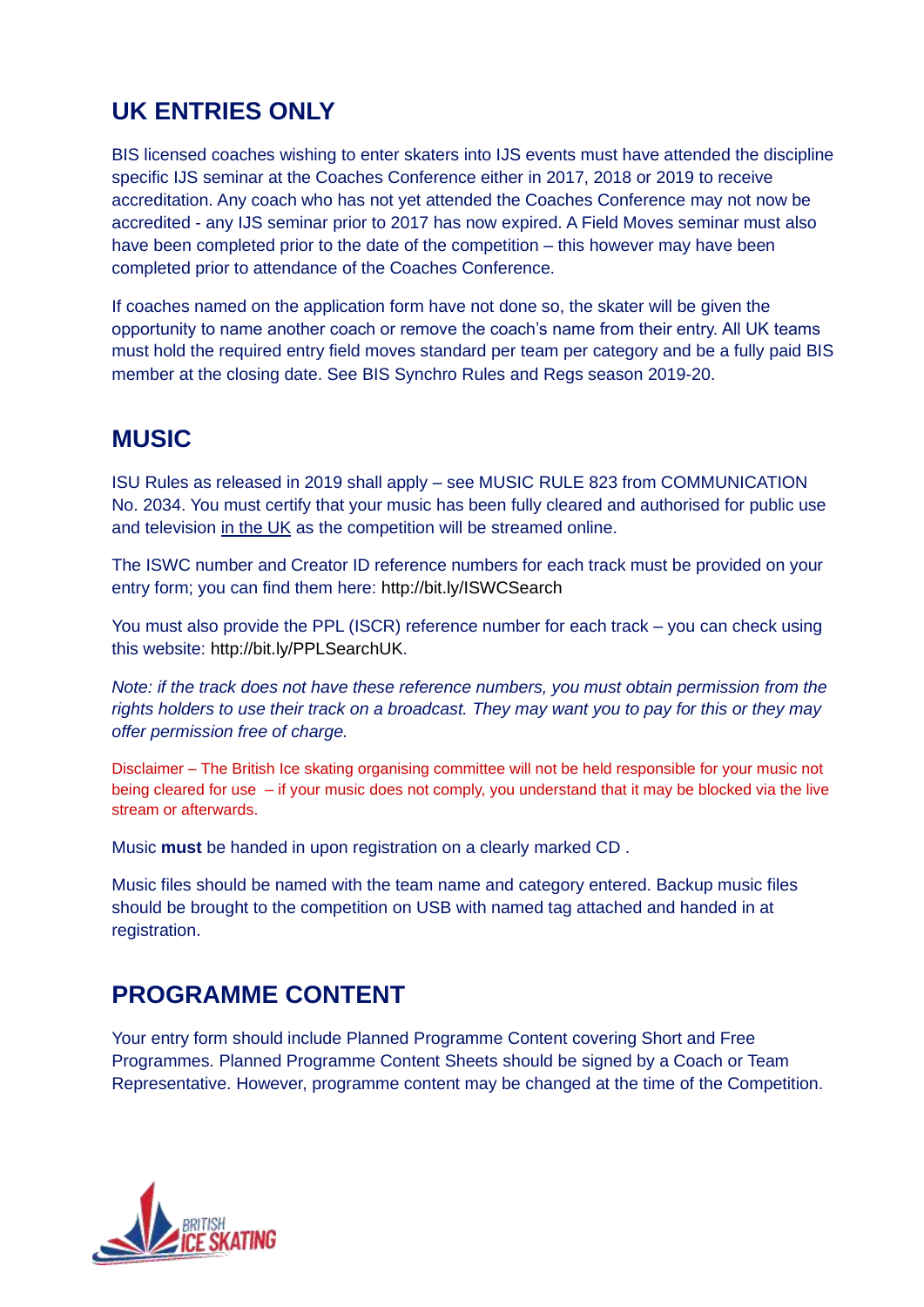### **JUDGES AND OFFICIALS**

The Britannia Cup will be judged under the IJS system.

The Panel of Judges for each competition will consist of:

#### **1 Referee Minimum 5 Judges**

#### **1 Technical Controller 2 Technical Specialists**

The **Referees** will be invited by the Organising Committee and chosen from the current ISU list of Referees and Judges for ISU International synchronized skating events.

The **Technical Controllers** will be invited by the Organising Committee and chosen from the current ISU list of Referees and Judges for ISU International synchronized skating events.

The **Technical Specialists** will be invited by the Organising Committee and chosen from the current ISU list of Technical Specialists for ISU International synchronized skating events.

The **Data/Replay Operators** will be invited by the Organising Committee and chosen from the current list of Data/Video Replay Operators for ISU International Synchronized Skating or BIS events..

The Organising Committee will pay travel expenses for the invited Referees, Judges, Technical Controllers (2), Technical Specialists (4), and the Data/Replay Operators only and will provide ground transportation, accommodation and meals throughout the event (from Lunch on Friday 6<sup>th</sup> March until breakfast on the morning of departure) for the invited Referees/Technical Controllers/Technical Specialists/ Data-Replay Operators and nominated Judges.

Accommodation will be reserved for all Judges and officials at the nominated official hotel.

International teams wishing to send a Judge should email the Organiser with full details by  $3<sup>rd</sup>$ December 2019. Travel costs for international judges will be at the expense of the national federation of the country from which they are nominated and not that of the organising committee for British Ice Skating

**Initial Judges Meeting / Referees – Technical Panel Meeting / Round Table Discussion**  (All timings are subject to possible change once the final timetable is released)

Initial Judges Meeting Friday Evening 6pm

Round Table Meeting Sunday Night 10pm

All meetings will be confirmed prior to the event, at the discretion of the Referee and Technical Controller and will take into account travel arrangements. The Organising Committee will communicate this information via email to Judges and Officials.

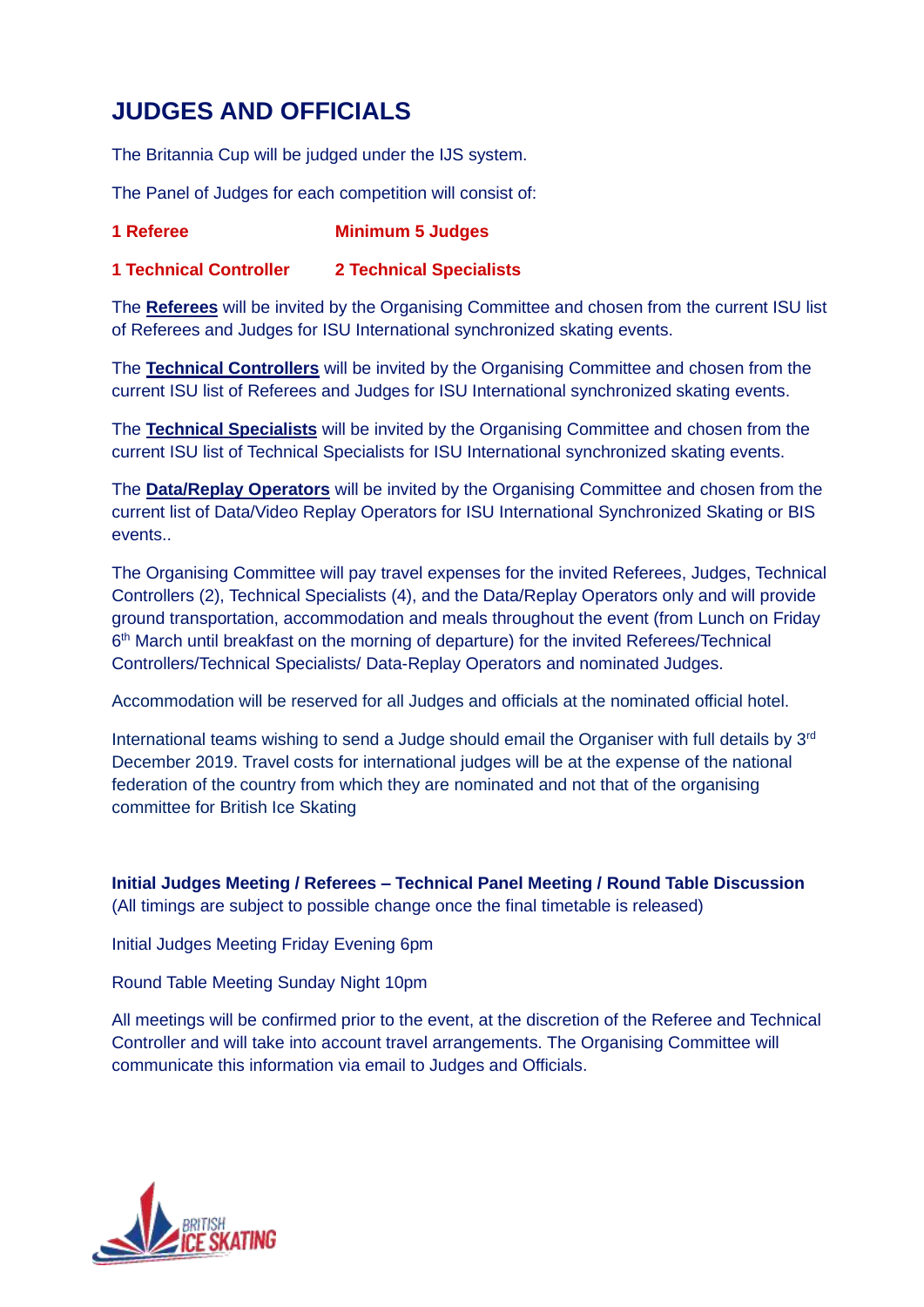### **REGISTRATION AND ACCREDITATION**

Registration and Accreditation for Referees, Judges, Technical Controllers, Technical Specialists, Data/Replay Operators, Teams, Accredited Coaches, Team Leaders, Team Managers and Chaperones will take place **at the British Ice Skating Desk in the Motorpoint Arena Reception area** and will be open from 6am from Saturday January 11<sup>th</sup> 2020 and throughout the event.

A maximum of three chaperones/team manager per team will be accepted for the accreditation.

The National Passport or National Identity Card for each skater of the International Teams taking part in the Britannia Cup 2020 will be checked during the Registration. Any skater who is not a National of the Country for which they are competing must have an ISU release certificate. Teams from Great Britain will be checked by the BIS Office.

### **OFFICIAL DRAW**

The official draw will take place by random generation; teams will be notified not less than one week before the competition commences.

The draws for the Free Programme will take place immediately following the end of the Short Programme for each category, at the National Ice Centre.

The draw will be made by the Referee(s) in accordance with ISU regulations.

### **MEDALS AND TROPHIES**

Gold, Silver and Bronze medals will also be presented to teams in first, second and third places respectively.

Highest placed British Teams will receive Trophies and medals in recognition of the British Ice Skating Championships.

Presentations will be carried out at the end of each day of the competition, time permitting.

### **ORGANISATION**

The organisation of the competition is the responsibility of British Ice Skating. BIS reserves the right to take any measures, in agreement with the Referee and Technical Controller, necessary to ensure the smooth running of the event.

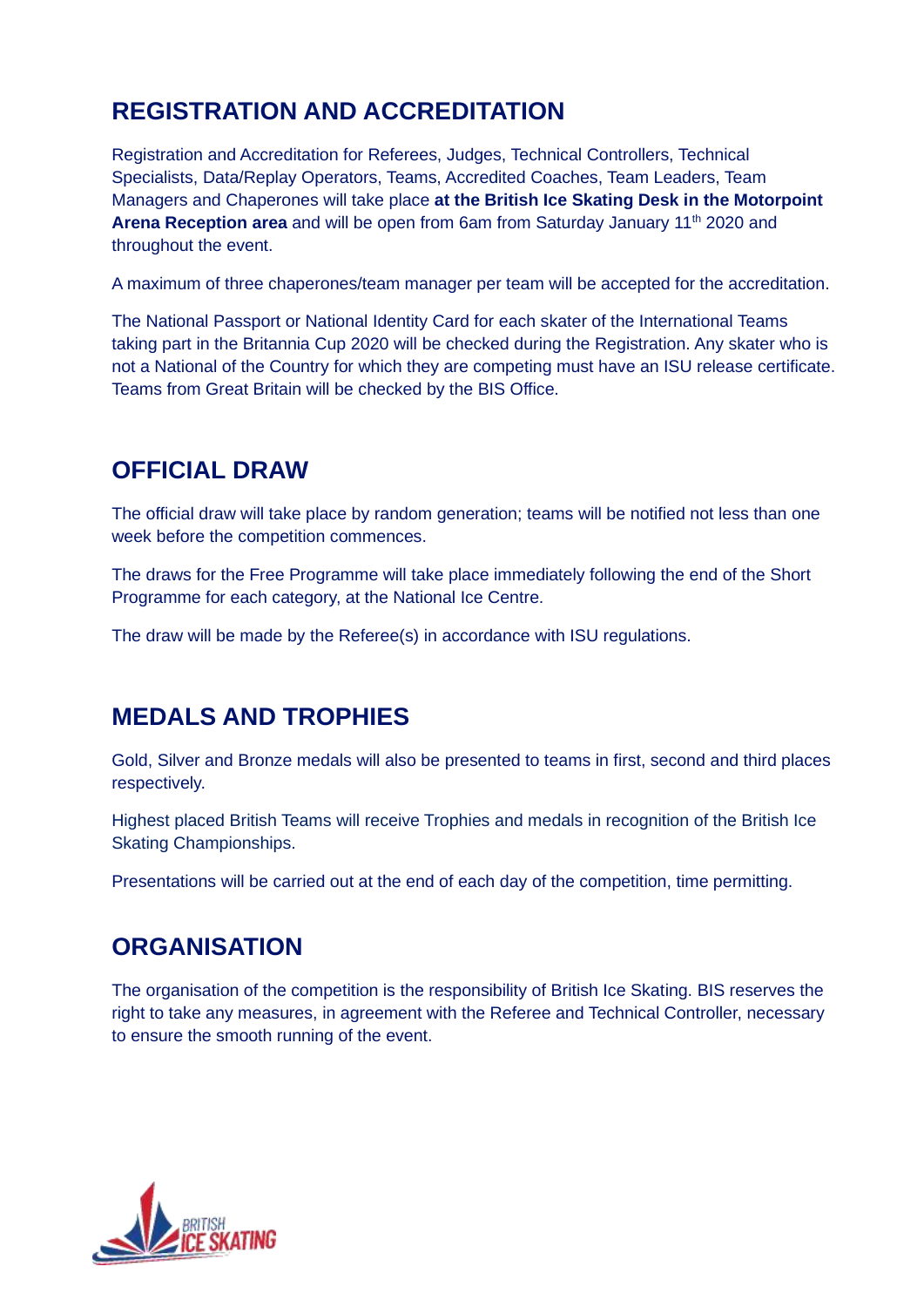### **LIABILITY**

According to ISU Rules and BIS, British Ice Skating accepts no liability or responsibility with respect to bodily or personal injury or for property loss or damage incurred by Competitors or Officials in connection with the Britannia Cup 2020 International Synchronized Skating Competition.

A medical first aid service will be on duty at the ice rink during the competition and at the Official Practices.

### **DOPING**

Anti-doping control testing may be carried out during the competition in accordance with the valid ISU Anti-Doping Code (See ISU Rules and Regulations for 2018) and for the non-ISU events according to the regulation of UK Anti Doping (UKAD).

### **ACCOMMODATION**

Full details regarding nearby accommodation may be found at the end of this announcement.

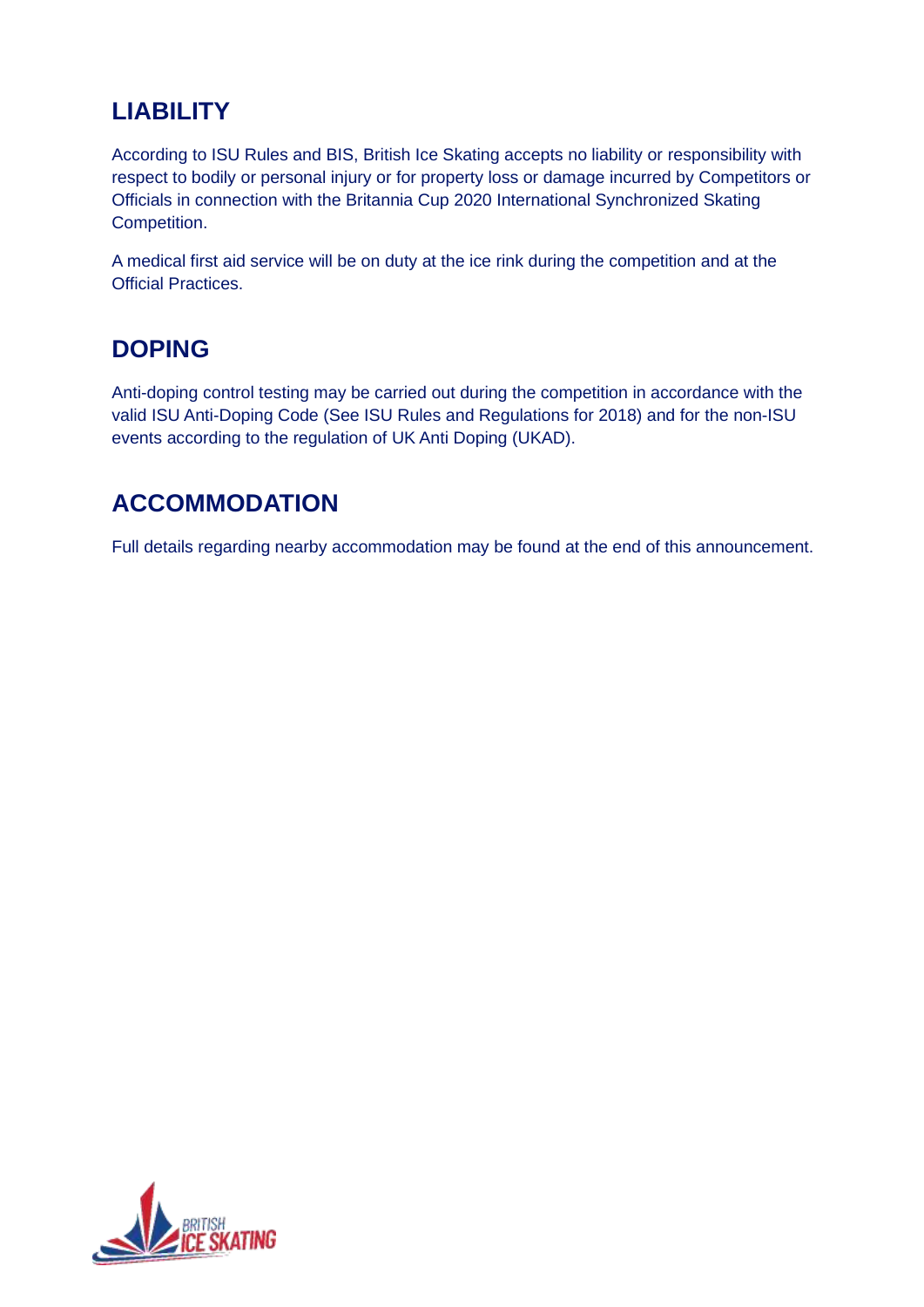### **CATERING**

Team lunches may be pre-ordered using the entry form. Hot and cold food and a fully licenced bar will also be available at the Motorpoint Arena for skaters and spectators during the competition – full opening hours to be confirmed nearer to the competition date.

### **TEAM INFORMATION**

The entry form requests a high resolution team photograph and short biography (max 75 words) to be submitted with your entry for inclusion in the event programme. If the photograph and/or bio are not submitted in time, British Ice Skating reserves the right to omit the team's details from the programme.

### **PUBLICITY WAIVER**

Members, Teams and Competitors hereby acknowledge and consent to the fact that Team Photos, Videos, Team Information and Results will be published, and in addition sections or the whole of the Britannia Cup 2020 competition may be televised or streamed for showing on a worldwide basis.

### **CONTACTS**

British Ice Skating Event and Development Manager: Kirstie Robinson; - [Kirstie.robinson@iceskating.org.uk](mailto:Kirstie.robinson@iceskating.org.uk)

British Ice Skating Event and Development Officer; - Rebecca Mayo; - [Rebecca.mayo@iceskating.org.uk](mailto:Rebecca.mayo@iceskating.org.uk)

Main event email address: [entries@iceskating.org.uk](mailto:entries@iceskating.org.uk)

### **EVENT TIMETABLE**

To be confirmed in due course. Please note that the event will run according to the published schedule but teams must be prepared to be ready up to 30 minutes ahead of the published time should the event be running early for any reason.

We look forward to welcoming you to Nottingham, Great Britain!

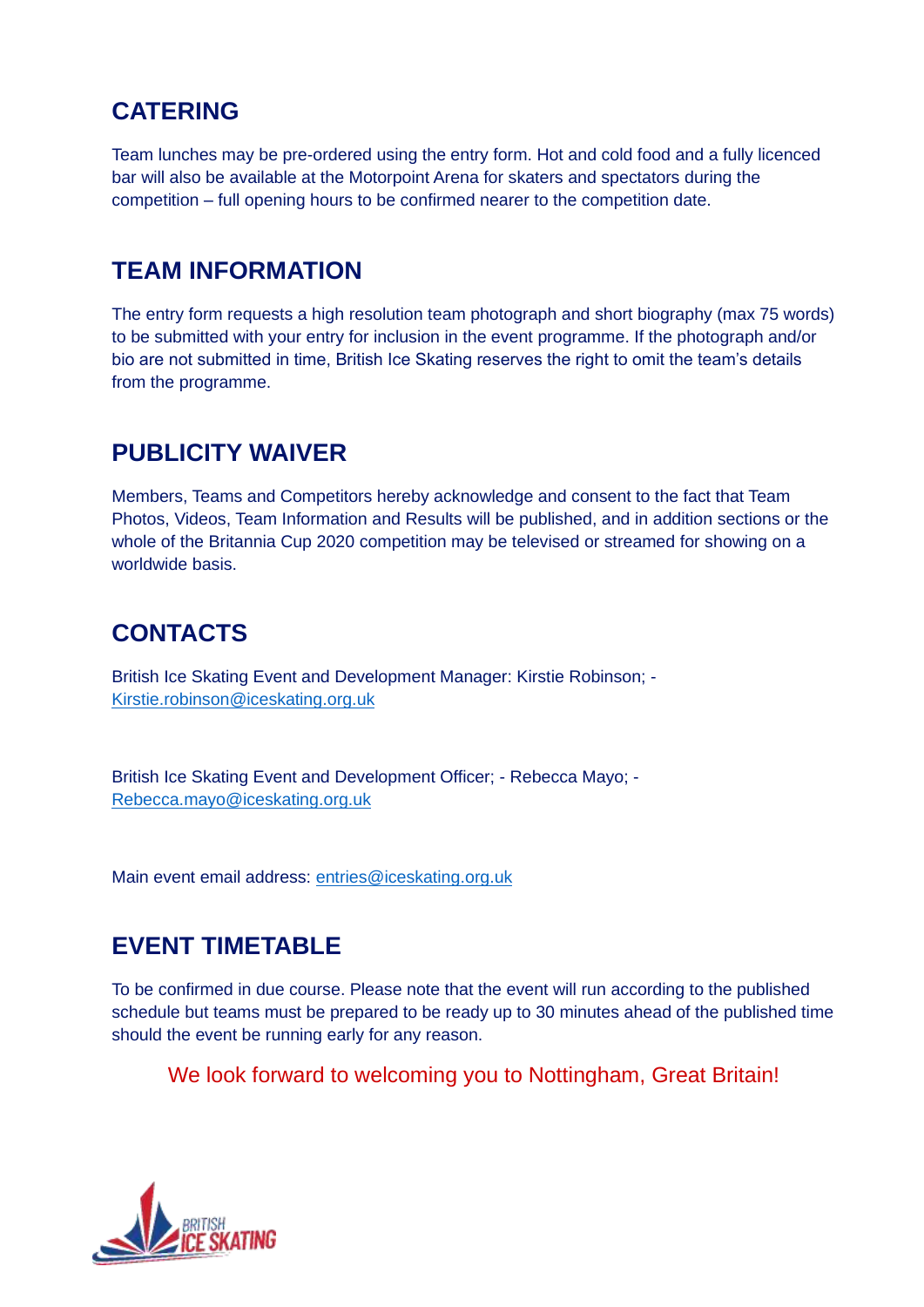### **HOTEL INFORMATION**

| <b>Hotel Name</b>    | <b>Ibis Nottingham</b>                                                                                                                                                                                                                                                                                                                                                                                                                                                                                                                                                                                                                                                                                                                                                                                                                                                                                                                                                     |
|----------------------|----------------------------------------------------------------------------------------------------------------------------------------------------------------------------------------------------------------------------------------------------------------------------------------------------------------------------------------------------------------------------------------------------------------------------------------------------------------------------------------------------------------------------------------------------------------------------------------------------------------------------------------------------------------------------------------------------------------------------------------------------------------------------------------------------------------------------------------------------------------------------------------------------------------------------------------------------------------------------|
| <b>Address</b>       | 16 Fletcher Gate, Nottingham, NG1 2FS                                                                                                                                                                                                                                                                                                                                                                                                                                                                                                                                                                                                                                                                                                                                                                                                                                                                                                                                      |
| Contact num-         | 0115 985 3600                                                                                                                                                                                                                                                                                                                                                                                                                                                                                                                                                                                                                                                                                                                                                                                                                                                                                                                                                              |
| ber                  |                                                                                                                                                                                                                                                                                                                                                                                                                                                                                                                                                                                                                                                                                                                                                                                                                                                                                                                                                                            |
| Website              | https://www.accorhotels.com/gb/hotel-6160-ibis-nottingham-centre/index.shtml                                                                                                                                                                                                                                                                                                                                                                                                                                                                                                                                                                                                                                                                                                                                                                                                                                                                                               |
| Rating               | 2 star                                                                                                                                                                                                                                                                                                                                                                                                                                                                                                                                                                                                                                                                                                                                                                                                                                                                                                                                                                     |
| <b>Includes</b>      | Bed and breakfast                                                                                                                                                                                                                                                                                                                                                                                                                                                                                                                                                                                                                                                                                                                                                                                                                                                                                                                                                          |
| <b>Facilities</b>    | 24-hour reception<br>Bar: "Unwind with a coffee, sip a chilled sauvignon or bond over a beer or two. Our styl-<br>ish on-site bar is the perfect place to kick back and relax or spend quality time with your<br>travel companions." - taken from website.                                                                                                                                                                                                                                                                                                                                                                                                                                                                                                                                                                                                                                                                                                                 |
| Wifi                 | Yes                                                                                                                                                                                                                                                                                                                                                                                                                                                                                                                                                                                                                                                                                                                                                                                                                                                                                                                                                                        |
| <b>Distance from</b> | 0.6km                                                                                                                                                                                                                                                                                                                                                                                                                                                                                                                                                                                                                                                                                                                                                                                                                                                                                                                                                                      |
| arena                |                                                                                                                                                                                                                                                                                                                                                                                                                                                                                                                                                                                                                                                                                                                                                                                                                                                                                                                                                                            |
| <b>Walking time</b>  | 7 minutes                                                                                                                                                                                                                                                                                                                                                                                                                                                                                                                                                                                                                                                                                                                                                                                                                                                                                                                                                                  |
| to arena             |                                                                                                                                                                                                                                                                                                                                                                                                                                                                                                                                                                                                                                                                                                                                                                                                                                                                                                                                                                            |
| <b>Check in</b>      | 2pm onwards on day of arrival                                                                                                                                                                                                                                                                                                                                                                                                                                                                                                                                                                                                                                                                                                                                                                                                                                                                                                                                              |
| <b>Check out</b>     | 12pm on day of departure                                                                                                                                                                                                                                                                                                                                                                                                                                                                                                                                                                                                                                                                                                                                                                                                                                                                                                                                                   |
| <b>More Info</b>     | "Created, as always, with the budget-conscious traveller firmly in mind, our popular low-<br>cost accommodation in the very heart of Nottingham guarantees a warm welcome.<br>Whether you're with us for business or pleasure, ibis Nottingham Centre has you cov-<br>ered with free fibre Wi-Fi, modern, fresh décor, a 24hr residents' bar and lounge and<br>more breakfast combinations than you can shake a stick at.<br>The hotel is located in the heart of the historic Lace Market district of Nottingham, with<br>shopping and nightlife on the doorstep. Nottingham railway station is within five<br>minutes' walk and East Midlands Airport is 21km from the hotel.<br>Right in the heart of England, Nottingham is bursting with unmissable attractions includ-<br>ing Nottingham Castle and Nottingham Motorpoint Arena. Sherwood Forest, the former<br>stomping ground of Robin Hood, is less than an hour's drive from the hotel." - taken<br>from website |

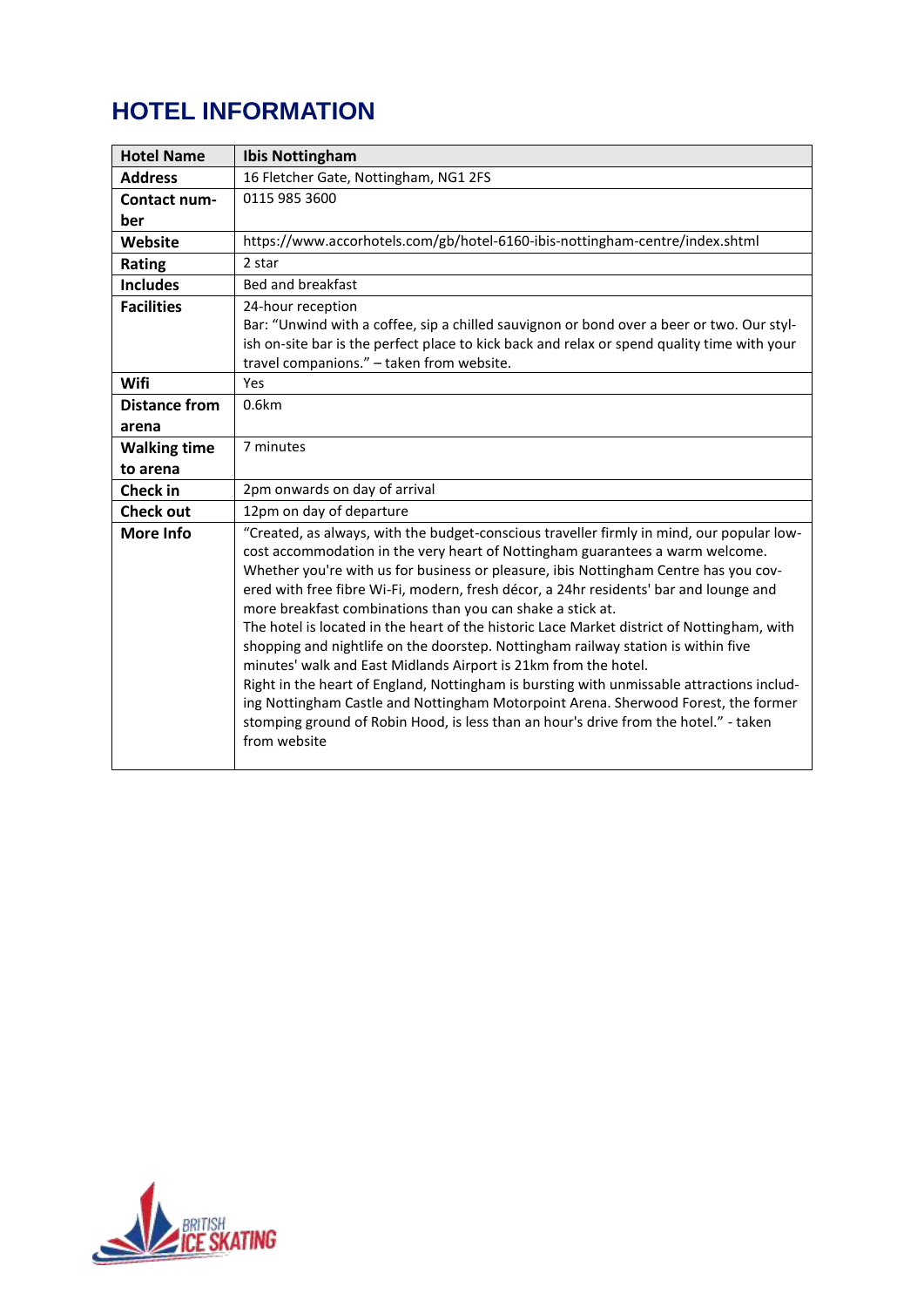Ibis Image 1 (from website)



Ibis Image 2 (from website)



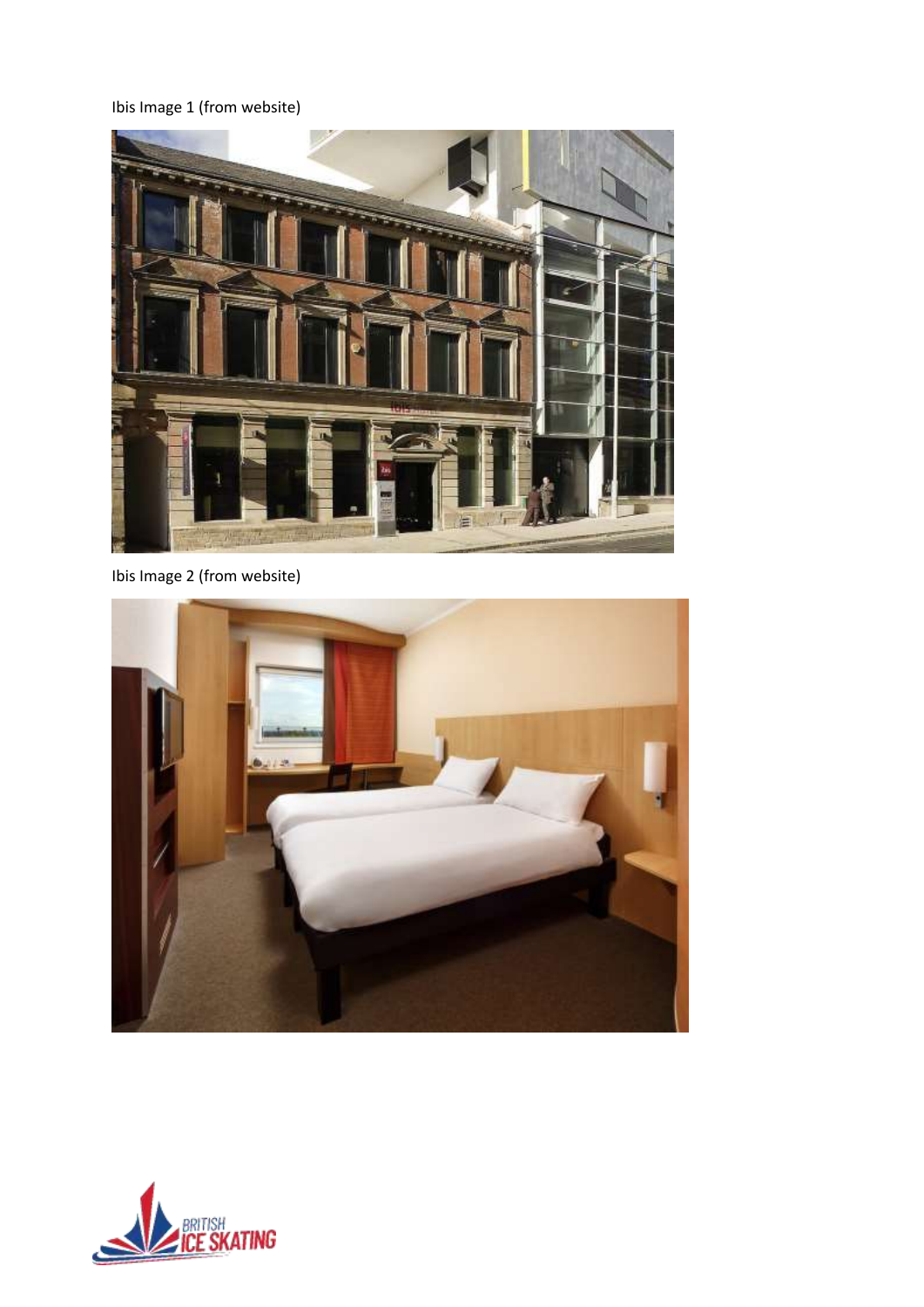| <b>Hotel Name</b>    | <b>Jury's Inn Nottingham</b>                                                                                                                                                   |  |  |
|----------------------|--------------------------------------------------------------------------------------------------------------------------------------------------------------------------------|--|--|
| <b>Address</b>       | Station Street, Nottingham, NG2 3BJ                                                                                                                                            |  |  |
| Contact num-         | 0115 901 6700                                                                                                                                                                  |  |  |
| ber                  |                                                                                                                                                                                |  |  |
| <b>Website</b>       | https://www.jurysinns.com/hotels/nottingham/                                                                                                                                   |  |  |
| <b>Rating</b>        | $4*$                                                                                                                                                                           |  |  |
| <b>Facilities</b>    | En-suite bathrooms with complimentary toiletries                                                                                                                               |  |  |
|                      | Flat screen multi-channel TVs                                                                                                                                                  |  |  |
|                      | On-site bar                                                                                                                                                                    |  |  |
|                      | In-house restaurant                                                                                                                                                            |  |  |
|                      | Room service from 12pm-1-pm or night menu 12pm-6am                                                                                                                             |  |  |
|                      | Costa coffee bar                                                                                                                                                               |  |  |
|                      |                                                                                                                                                                                |  |  |
|                      | "After a long day exploring the city or attending business meetings, nothing beats a re-                                                                                       |  |  |
|                      | laxing drink at our on-site bar. If you're feeling hungry, our contemporary in-house res-                                                                                      |  |  |
|                      | taurant serves up delicious food, while kids will enjoy our popular children's menu.                                                                                           |  |  |
|                      |                                                                                                                                                                                |  |  |
|                      | If you prefer to eat in the comfort of your own room, you can make use of our room ser-<br>vice from 12pm to 10pm. For night owls and late arrivals, our smaller night menu is |  |  |
|                      | available from 12pm to 6am. Full details can be found on the menu card in your hotel                                                                                           |  |  |
|                      | room, or just ask our friendly staff for more information.                                                                                                                     |  |  |
|                      |                                                                                                                                                                                |  |  |
|                      | If you're low on energy, you can enjoy a rich coffee or indulgent hot chocolate at our on-                                                                                     |  |  |
|                      | site Costa Coffee bar. Curl up with a good book, catch up with the latest news, or use the                                                                                     |  |  |
|                      | space to take advantage of our free hotel-wide WiFi." - taken from website                                                                                                     |  |  |
| Wifi                 | Yes                                                                                                                                                                            |  |  |
| <b>Distance from</b> | 0.6km                                                                                                                                                                          |  |  |
| arena                |                                                                                                                                                                                |  |  |
| <b>Walking time</b>  | 5 minutes                                                                                                                                                                      |  |  |
| to arena             |                                                                                                                                                                                |  |  |
| <b>Check in</b>      | 3pm on day of arrival                                                                                                                                                          |  |  |
| <b>Check out</b>     | 12pm on day of departure                                                                                                                                                       |  |  |
| <b>More Info</b>     | "Whether you're visiting the city on business or for a weekend break with friends, we                                                                                          |  |  |
|                      | know how important it is to find the perfect base for your stay in Nottingham. Here at                                                                                         |  |  |
|                      | Jurys Inn our friendly team will make sure your stay is unforgettable for all the right rea-                                                                                   |  |  |
|                      | sons, so you'll have a fabulous time from the moment you step through the door to the                                                                                          |  |  |
|                      | moment you leave."                                                                                                                                                             |  |  |
|                      | "Located in the heart of the city on Station Street, Jurys Inn is one of the most conven-                                                                                      |  |  |
|                      | iently located hotels in Nottingham. We're a five minute walk away from the train sta-                                                                                         |  |  |
|                      | tion and tram, and a short walk from the Lace Market and Hockley. See what Notting-                                                                                            |  |  |
|                      | ham has to offer and book a city break." - taken from website.                                                                                                                 |  |  |

Jury's Inn Image 1 (from website)

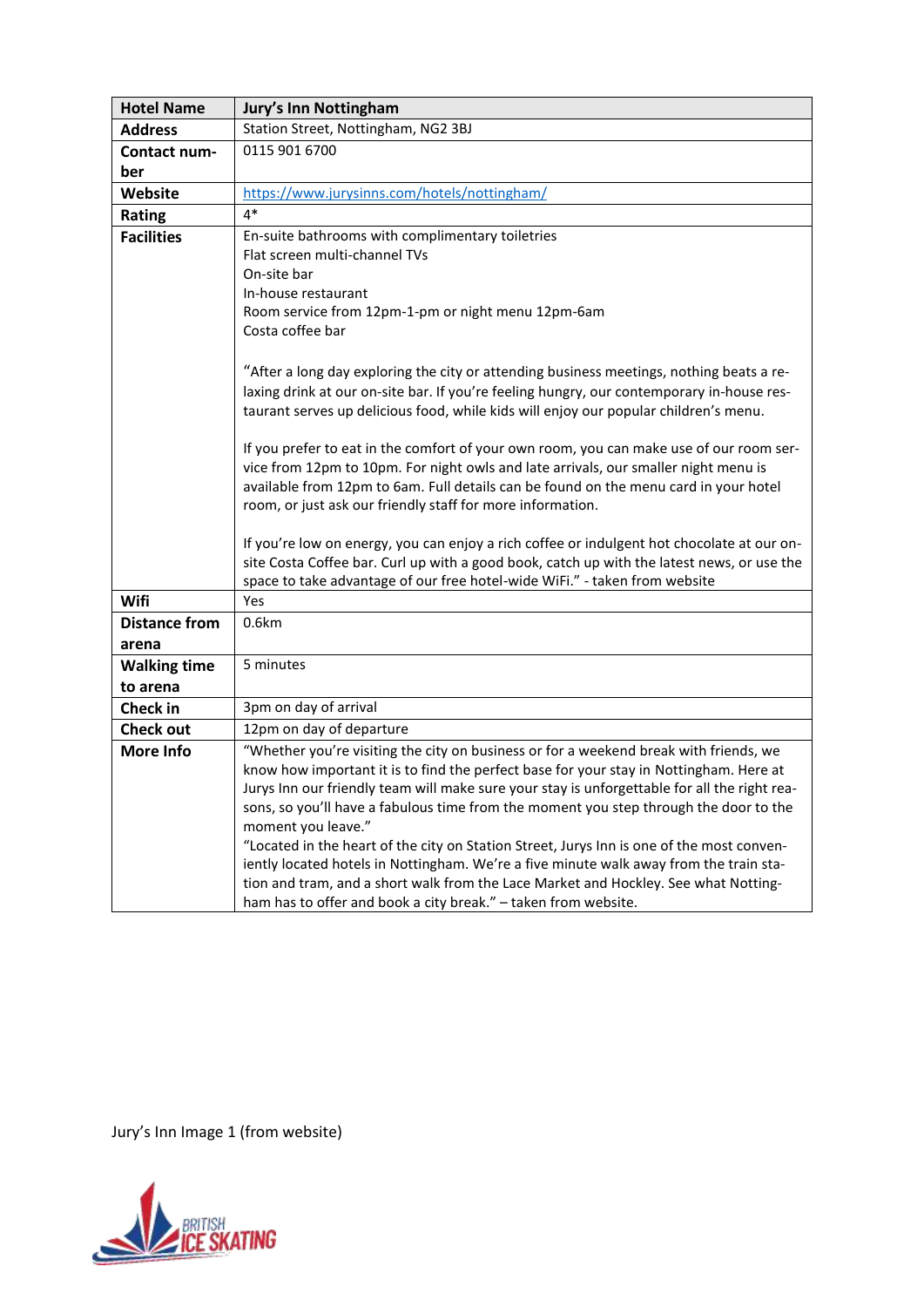

#### Jury's Inn Image 2 (from website)



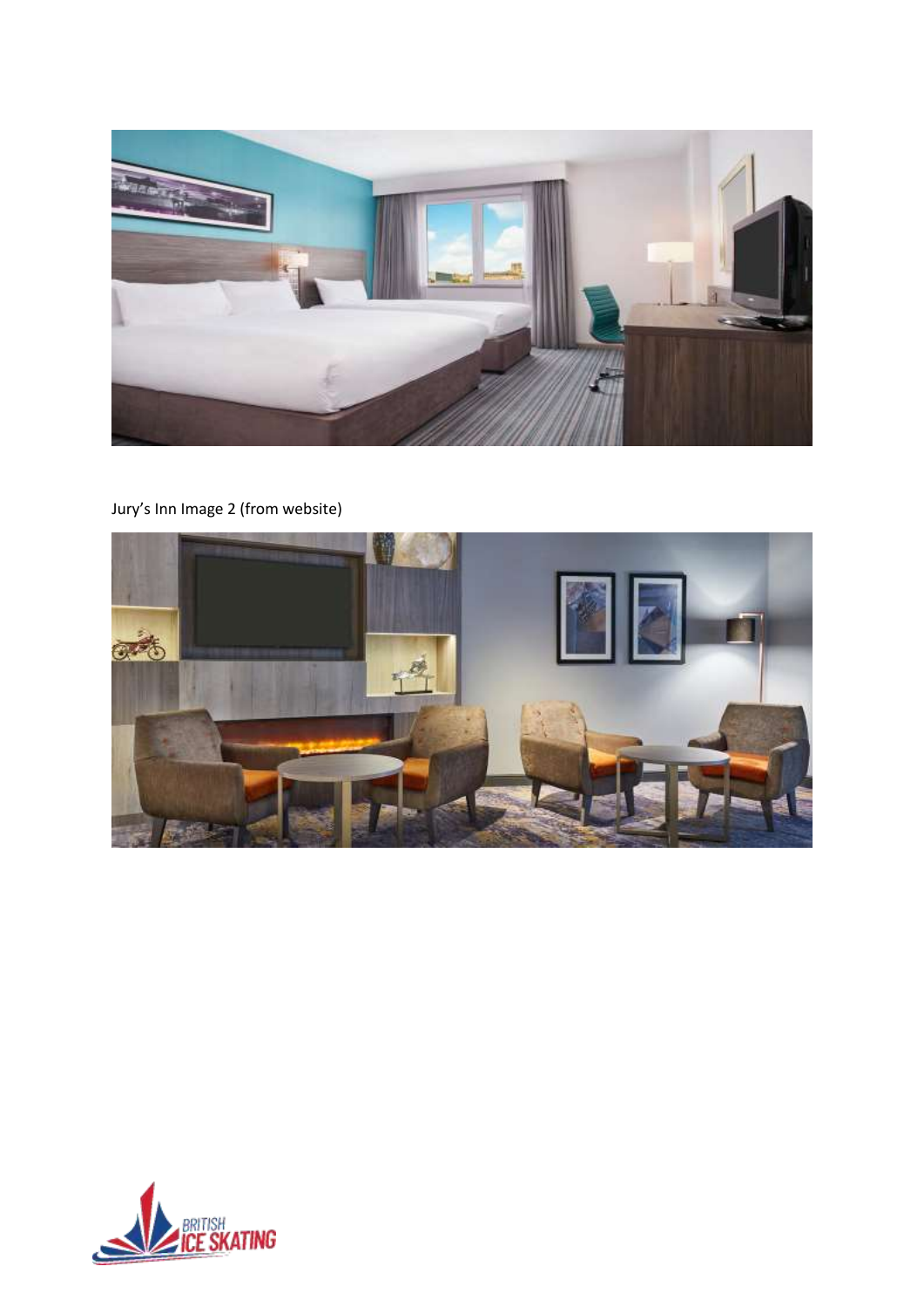| <b>Hotel Name</b>    | <b>Mercure Nottingham</b>                                                                                                                                                                                                                                                                                                                                                                                                                                                                                                                                                                                                                                                                                                                                                                                                                                                      |
|----------------------|--------------------------------------------------------------------------------------------------------------------------------------------------------------------------------------------------------------------------------------------------------------------------------------------------------------------------------------------------------------------------------------------------------------------------------------------------------------------------------------------------------------------------------------------------------------------------------------------------------------------------------------------------------------------------------------------------------------------------------------------------------------------------------------------------------------------------------------------------------------------------------|
| <b>Address</b>       | 2 George Street, Lace Market, Nottingham, NG1 3BP                                                                                                                                                                                                                                                                                                                                                                                                                                                                                                                                                                                                                                                                                                                                                                                                                              |
| Contact num-         | 0115 959 9777                                                                                                                                                                                                                                                                                                                                                                                                                                                                                                                                                                                                                                                                                                                                                                                                                                                                  |
| ber                  |                                                                                                                                                                                                                                                                                                                                                                                                                                                                                                                                                                                                                                                                                                                                                                                                                                                                                |
| Website              | https://www.mercurenottingham.com/                                                                                                                                                                                                                                                                                                                                                                                                                                                                                                                                                                                                                                                                                                                                                                                                                                             |
| <b>Includes</b>      | <b>Bed and breakfast</b>                                                                                                                                                                                                                                                                                                                                                                                                                                                                                                                                                                                                                                                                                                                                                                                                                                                       |
| <b>Facilities</b>    | 24-hour reception<br>Luggage can be stored before/after check in/out subject to availability<br>Hotel bar<br><b>Hotel Brasserie Restaurant</b><br>Gymnasium<br>Room service and bar snack menus                                                                                                                                                                                                                                                                                                                                                                                                                                                                                                                                                                                                                                                                                |
| Wifi                 | Yes                                                                                                                                                                                                                                                                                                                                                                                                                                                                                                                                                                                                                                                                                                                                                                                                                                                                            |
| <b>Distance from</b> | 0.5km                                                                                                                                                                                                                                                                                                                                                                                                                                                                                                                                                                                                                                                                                                                                                                                                                                                                          |
| arena                |                                                                                                                                                                                                                                                                                                                                                                                                                                                                                                                                                                                                                                                                                                                                                                                                                                                                                |
| <b>Walking time</b>  | 5 minutes                                                                                                                                                                                                                                                                                                                                                                                                                                                                                                                                                                                                                                                                                                                                                                                                                                                                      |
| to arena             |                                                                                                                                                                                                                                                                                                                                                                                                                                                                                                                                                                                                                                                                                                                                                                                                                                                                                |
| <b>Check in</b>      | 3pm onwards on day of arrival                                                                                                                                                                                                                                                                                                                                                                                                                                                                                                                                                                                                                                                                                                                                                                                                                                                  |
| <b>Check out</b>     | 11am on day of departure                                                                                                                                                                                                                                                                                                                                                                                                                                                                                                                                                                                                                                                                                                                                                                                                                                                       |
| <b>More Info</b>     | "Welcome to the Mercure Hotel Nottingham City Centre. A boutique hotel that's con-<br>veniently located in the heart of the vibrant City Centre and situated within The Lace<br>Market - the creative sector of Nottingham.<br>In 2011 the hotel was transformed into a stylish haven that offers a relaxing ambient at-<br>mosphere for all of its guests.<br>The hotel boasts an extensive variety of bedroom designs from the compact City Pad to<br>the unique and Curiously themed George Suite. All of the bedrooms have been uniquely<br>designed to provide comfort with style. Unquestionably one of the most unique bou-<br>tique hotels in the City.<br>We are proud of our Nottingham hotel. With impeccable service, guest comfort and sat-<br>isfaction at the forefront of our minds there is no better choice of hotel in Nottingham."<br>- taken from website |

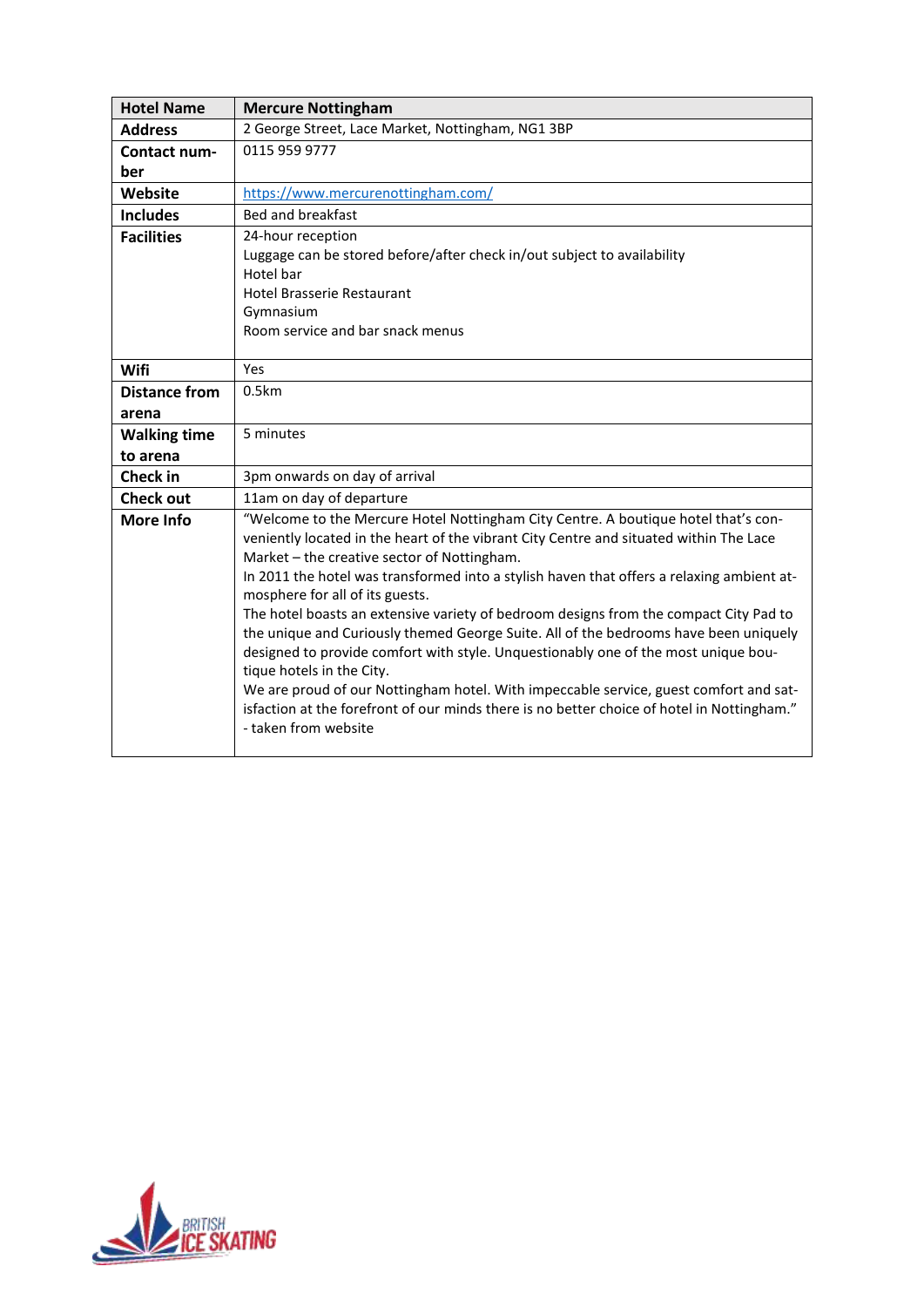#### Mercure Image 1 (from website)



Mercure Image 2 (from website)



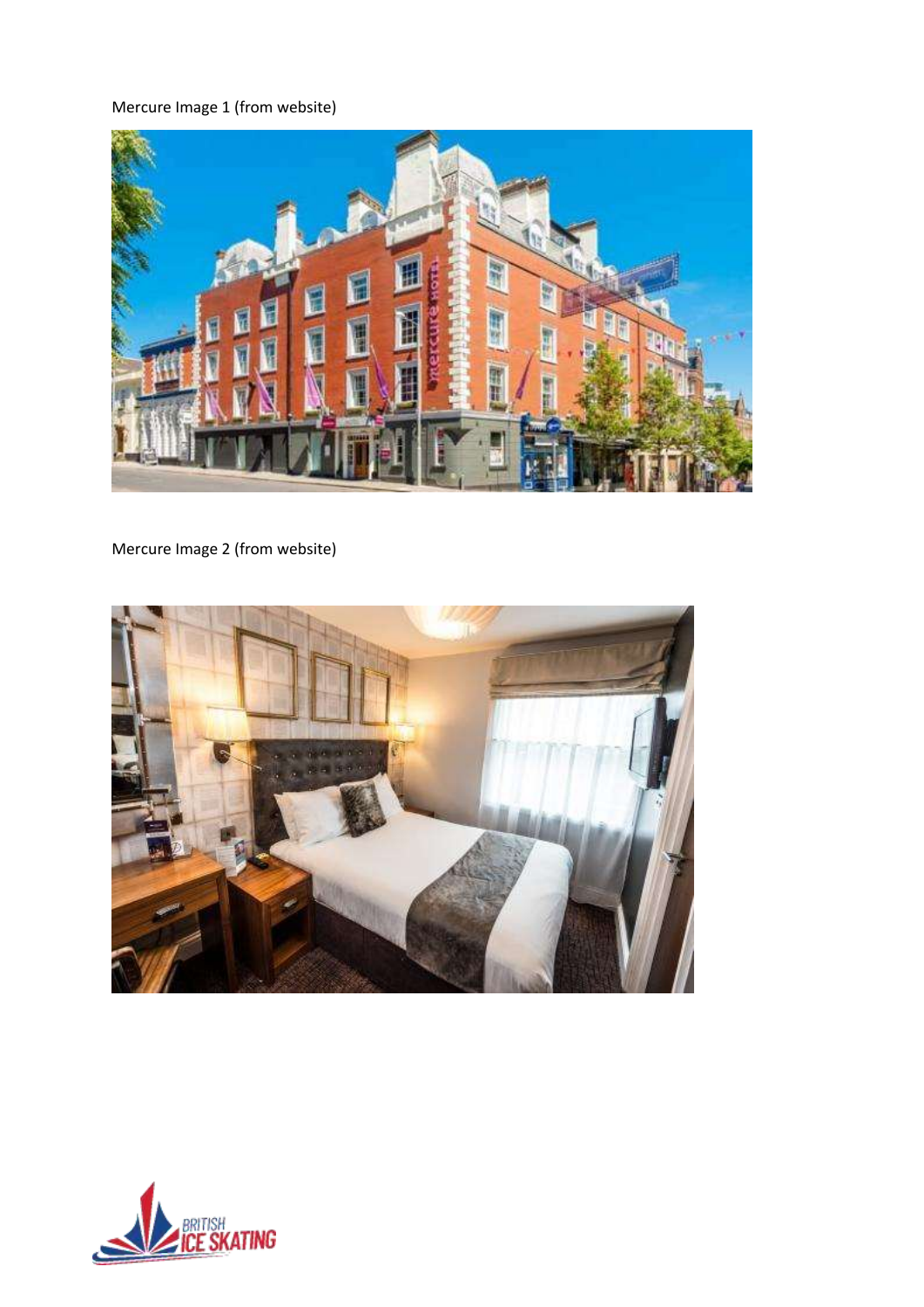| <b>Hotel</b>      | Premier Inn (Nottingham Arena London Road)                                                                                                                                                                                                                                                                                                                                                                                                                                                                                                                                                                                                                                                                                                                                     |
|-------------------|--------------------------------------------------------------------------------------------------------------------------------------------------------------------------------------------------------------------------------------------------------------------------------------------------------------------------------------------------------------------------------------------------------------------------------------------------------------------------------------------------------------------------------------------------------------------------------------------------------------------------------------------------------------------------------------------------------------------------------------------------------------------------------|
| <b>Name</b>       |                                                                                                                                                                                                                                                                                                                                                                                                                                                                                                                                                                                                                                                                                                                                                                                |
| <b>Address</b>    | Island Site, London Road, Nottingham, NG2 4UU                                                                                                                                                                                                                                                                                                                                                                                                                                                                                                                                                                                                                                                                                                                                  |
| Contact           | 0333 321 1374                                                                                                                                                                                                                                                                                                                                                                                                                                                                                                                                                                                                                                                                                                                                                                  |
| number            |                                                                                                                                                                                                                                                                                                                                                                                                                                                                                                                                                                                                                                                                                                                                                                                |
| Website           | https://www.premierinn.com/gb/en/hotels/england/nottinghamshire/nottingham/notting-<br>ham-arena-london-road.html                                                                                                                                                                                                                                                                                                                                                                                                                                                                                                                                                                                                                                                              |
| <b>Includes</b>   | Room only                                                                                                                                                                                                                                                                                                                                                                                                                                                                                                                                                                                                                                                                                                                                                                      |
| <b>Facilities</b> | <b>Freeview TV</b><br>Tea/coffee facilities<br>Thyme Bar + Grill                                                                                                                                                                                                                                                                                                                                                                                                                                                                                                                                                                                                                                                                                                               |
| Wifi              | Yes                                                                                                                                                                                                                                                                                                                                                                                                                                                                                                                                                                                                                                                                                                                                                                            |
| <b>Distance</b>   | 0.5km                                                                                                                                                                                                                                                                                                                                                                                                                                                                                                                                                                                                                                                                                                                                                                          |
| from              |                                                                                                                                                                                                                                                                                                                                                                                                                                                                                                                                                                                                                                                                                                                                                                                |
| arena             |                                                                                                                                                                                                                                                                                                                                                                                                                                                                                                                                                                                                                                                                                                                                                                                |
| <b>Walking</b>    | 5 minutes                                                                                                                                                                                                                                                                                                                                                                                                                                                                                                                                                                                                                                                                                                                                                                      |
| time to           |                                                                                                                                                                                                                                                                                                                                                                                                                                                                                                                                                                                                                                                                                                                                                                                |
| arena             |                                                                                                                                                                                                                                                                                                                                                                                                                                                                                                                                                                                                                                                                                                                                                                                |
| More Info         | 'Put yourself bang on the spot for all the top shows, shops and sports at our Nottingham ho-<br>tel. Just minutes from Nottingham centre, you'll also have all the city's main business destina-<br>tions right at hand. If you're here for the high life, Nottingham Arena, Rock City and a huge<br>choice of bars and restaurants are close by. Or if you're getting down to work, you'll be well<br>placed for the BBC, NHS and BioCity. After a busy day, relax and recharge in our fantastic res-<br>taurant, and get a great night's sleep in one of our super comfy new generation bedrooms,<br>with an impressive 40" flat screen TV, freshly-updated bathroom with large shower head, and<br>brand new, slumber-inducing, king-size Hypnos bed.' - taken from website |
| Important<br>info | Each room MUST contain 1-person age 16 or over                                                                                                                                                                                                                                                                                                                                                                                                                                                                                                                                                                                                                                                                                                                                 |
|                   |                                                                                                                                                                                                                                                                                                                                                                                                                                                                                                                                                                                                                                                                                                                                                                                |

#### Premier Inn Image 1 (from website)



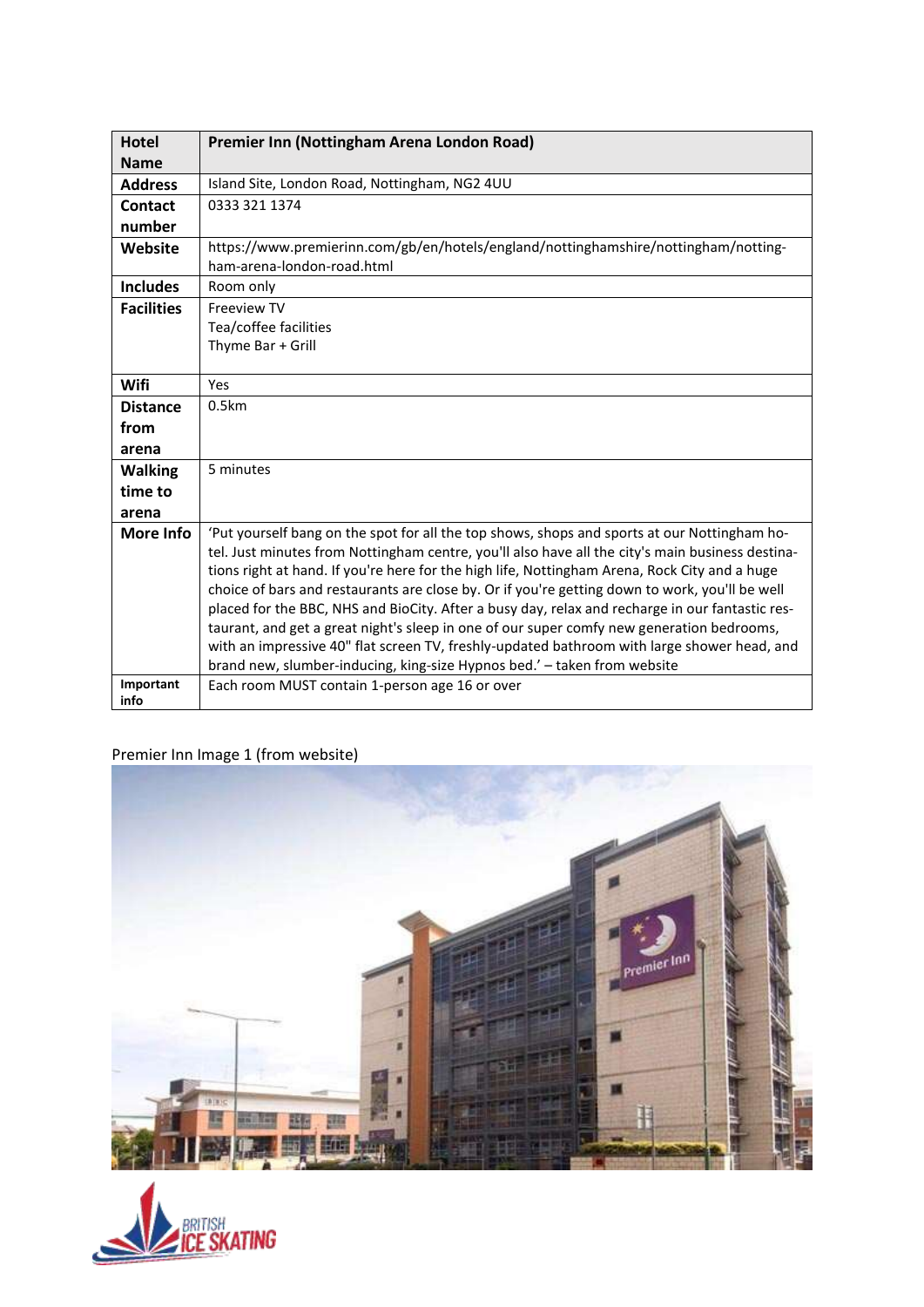#### Premier Inn Image 2 (from website)



| <b>Hotel Name</b> | <b>Premier Suites</b>                                                                                                                                                                                                                                                                                                                                                                                                                                                                                                                                                                                                                                                            |
|-------------------|----------------------------------------------------------------------------------------------------------------------------------------------------------------------------------------------------------------------------------------------------------------------------------------------------------------------------------------------------------------------------------------------------------------------------------------------------------------------------------------------------------------------------------------------------------------------------------------------------------------------------------------------------------------------------------|
| <b>Address</b>    | Ice House, Belward Street, Nottingham, NG1 1JZ                                                                                                                                                                                                                                                                                                                                                                                                                                                                                                                                                                                                                                   |
| Contact num-      | 0115 908 2000                                                                                                                                                                                                                                                                                                                                                                                                                                                                                                                                                                                                                                                                    |
| ber               |                                                                                                                                                                                                                                                                                                                                                                                                                                                                                                                                                                                                                                                                                  |
| Website           | https://www.premiersuitesnottingham.com                                                                                                                                                                                                                                                                                                                                                                                                                                                                                                                                                                                                                                          |
| <b>Includes</b>   | Accommodation only. Self-catered apartment                                                                                                                                                                                                                                                                                                                                                                                                                                                                                                                                                                                                                                       |
| <b>Facilities</b> | 'Our attractive Nottingham serviced apartments are in the city centre with chic cafes,<br>restaurants, shops and attractions moments walk, perfect for leisure and business trav-<br>ellers. Each of the modern one or two bedroom apartments and elegant penthouses<br>comprise modern, open-plan lounge and dining area and fully equipped kitchen with<br>amenities including:' - taken from website<br>Fully furnished apartment<br>Flat screen TV with Freeview<br>Complimentary WIFI<br>Fitted kitchen including washing machine, dryer, fridge-freezer, oven, hob, iron and iron-<br>ing board<br>Linen, towels and toiletries provided<br>Radio alarm clock<br>Hairdryer |
| Wifi              | <b>Yes</b>                                                                                                                                                                                                                                                                                                                                                                                                                                                                                                                                                                                                                                                                       |

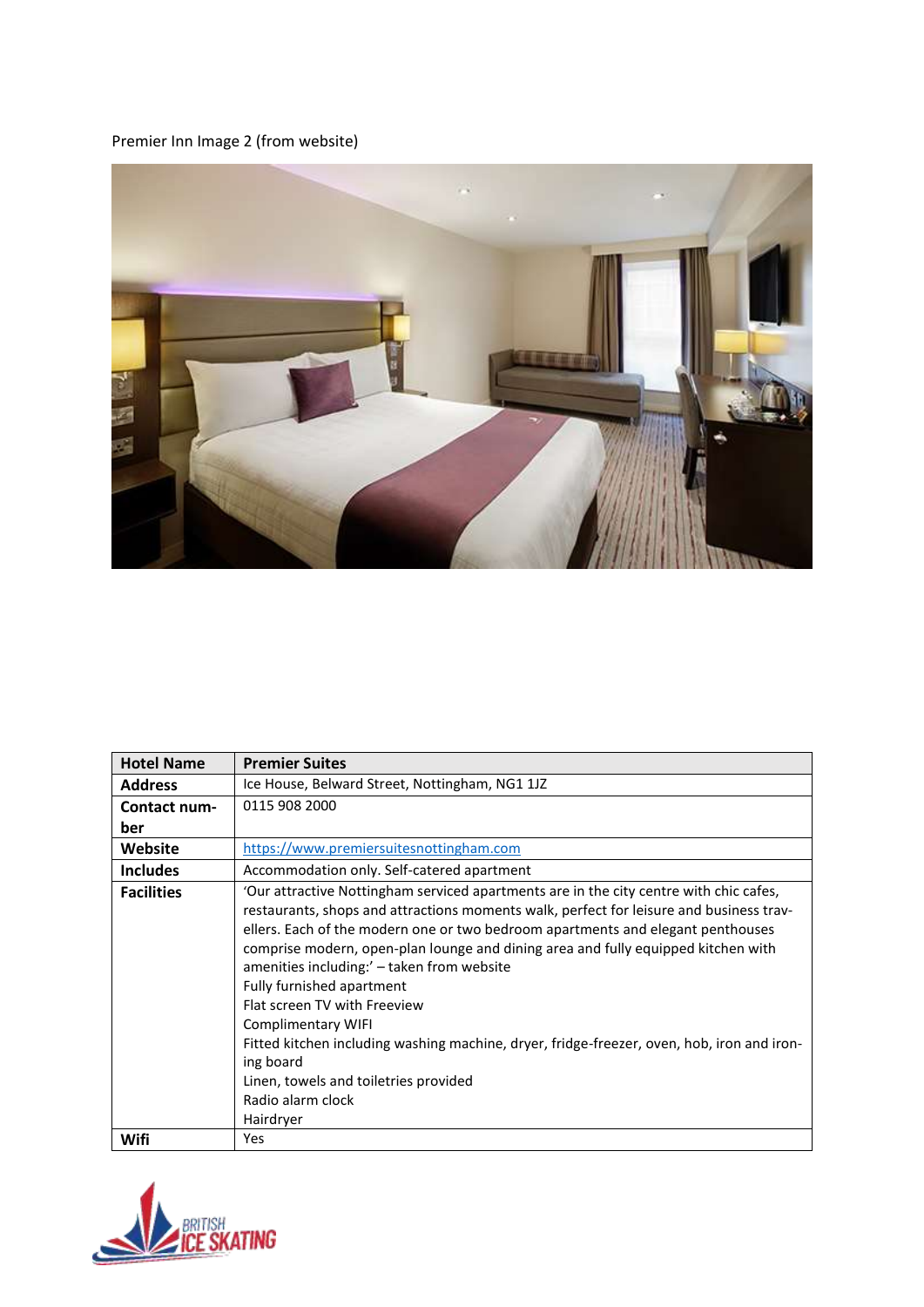| <b>Distance from</b> | 50 <sub>m</sub>                                                                                                                                                                                                                                                                                                                                                                                                                                                                                                                                                                                                                                                                                                                                                                                                                                                                                                                                                                                                                                                                                                                                                        |
|----------------------|------------------------------------------------------------------------------------------------------------------------------------------------------------------------------------------------------------------------------------------------------------------------------------------------------------------------------------------------------------------------------------------------------------------------------------------------------------------------------------------------------------------------------------------------------------------------------------------------------------------------------------------------------------------------------------------------------------------------------------------------------------------------------------------------------------------------------------------------------------------------------------------------------------------------------------------------------------------------------------------------------------------------------------------------------------------------------------------------------------------------------------------------------------------------|
| arena                |                                                                                                                                                                                                                                                                                                                                                                                                                                                                                                                                                                                                                                                                                                                                                                                                                                                                                                                                                                                                                                                                                                                                                                        |
| <b>Walking time</b>  | 1 minute                                                                                                                                                                                                                                                                                                                                                                                                                                                                                                                                                                                                                                                                                                                                                                                                                                                                                                                                                                                                                                                                                                                                                               |
| to arena             |                                                                                                                                                                                                                                                                                                                                                                                                                                                                                                                                                                                                                                                                                                                                                                                                                                                                                                                                                                                                                                                                                                                                                                        |
| More Info            | Our modern serviced apartments are spacious and stylish. Available with a choice of 1<br>or 2 bedrooms, each serviced apartment features a fully equipped kitchen opening into<br>a spacious lounge/dining area giving you plenty of space to relax or entertain. Our one-<br>bedroom apartments are on average, 42 square metres making them 40% larger than<br>the typical UK hotel room. Parents adore the space and freedom of our family serviced<br>apartments which are over 65 square metres, more than double the standard hotel<br>room size.<br>We enjoy a fantastic location in Nottingham city centre next door to the National Ice<br>Centre/Motorpoint Arena and Nottingham's stylish Lacemarket with plenty of great res-<br>taurants, cafes, bars and shops nearby.<br>Steeped in history and youthful energy, Nottingham is a medieval city that is both cos-<br>mopolitan and charming. Nottingham's most famous attractions including the Castle,<br>Market Square and City of Caves are all just a few minutes stroll from PREMIER SUITES<br>and Nottingham Train Station is only 10 minutes' walk from our front door.<br>' - taken from website |